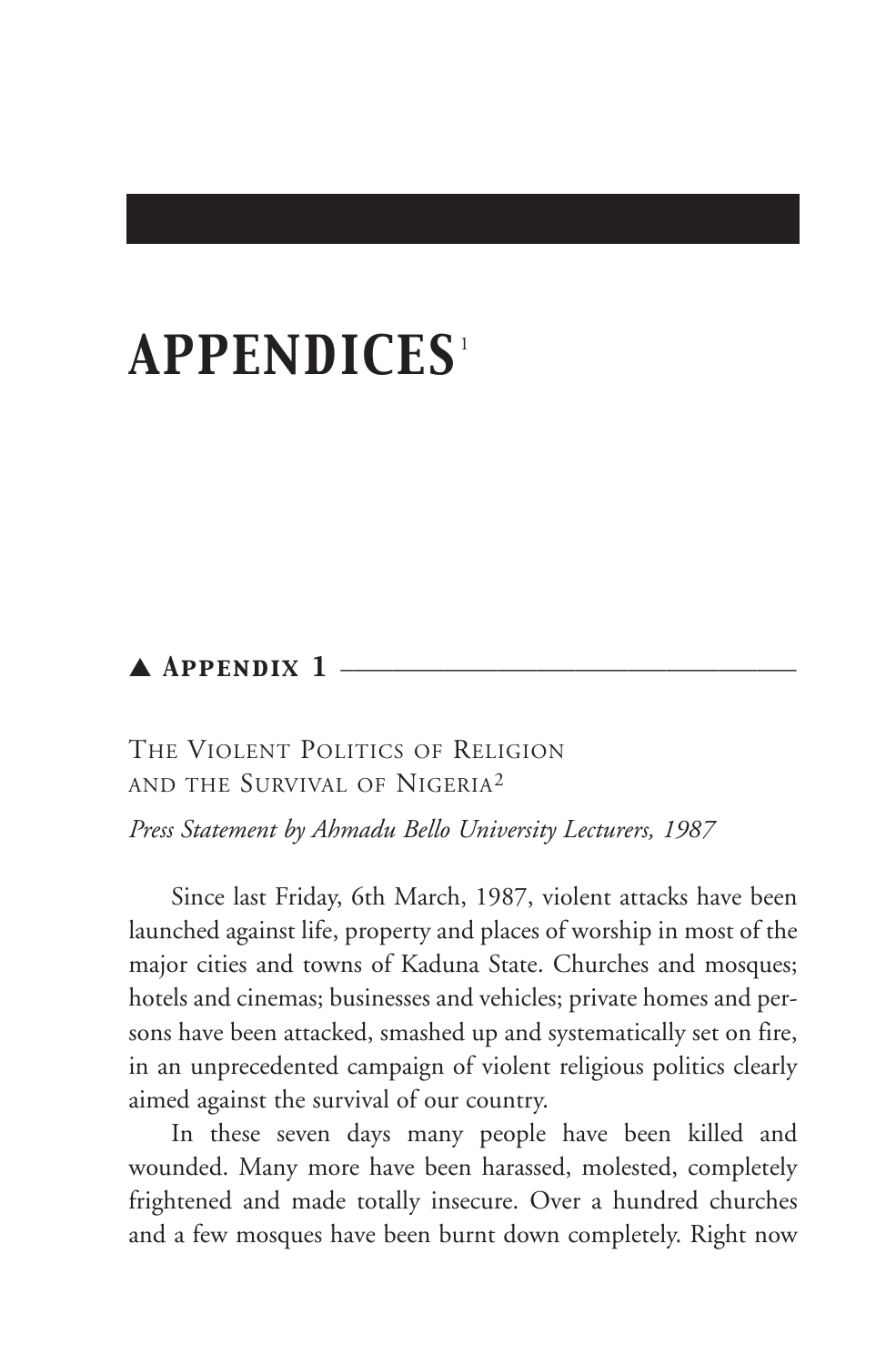in Zaria, almost all economic, educational and other activities have stopped. Hundreds of people are on the roads and motor parks and railway stations looking for transport to travel back to their hometowns for safety and security. The basis of normal life has been severely shaken. In spite of reports and warnings from concerned individuals and organizations, three days after the start of the violence, police and security forces were completely absent from the scene. Citizens were left completely at the mercy of the violent mobs. This apparent abdication of responsibility by Government must be taken very seriously.

This type of violent campaign of Muslims against Christians is unprecedented in the history of our country. It directly threatens her continued survival as a single entity.

We, the undersigned citizens of…Nigeria, who have no other country…but this one, have witnessed and personally experienced this violent attack against one of the foundations on which our country exists, namely the *secular nature of the Nigerian State* and its duty to protect the rights of everyone to practice his/her own religion without any hindrance….

In January, 1986, some of us were forced to issue a signed statement warning over the handling of Nigeria's relations with the Organization of Islamic Conference, and the way Israel and the Vatican were being used by sinister and reactionary forces to undermine the unity of our people and the sovereignty and integrity of our nation. That statement is entitled "*Nigerian Foreign Policy Should Actively Foster Nigerian Unity Based on Our African Identity and Destiny."* It was pointed out that this campaign of systematic manipulation of religious sentiments is being conducted for the sinister and reactionary purpose of diverting the attention of the people of this country from the urgent tasks of economic reconstruction and the working out of…[*Next few words illegible*.]

In the long term, the purpose of this campaign of political manipulation of religious sentiments is to entrench religious con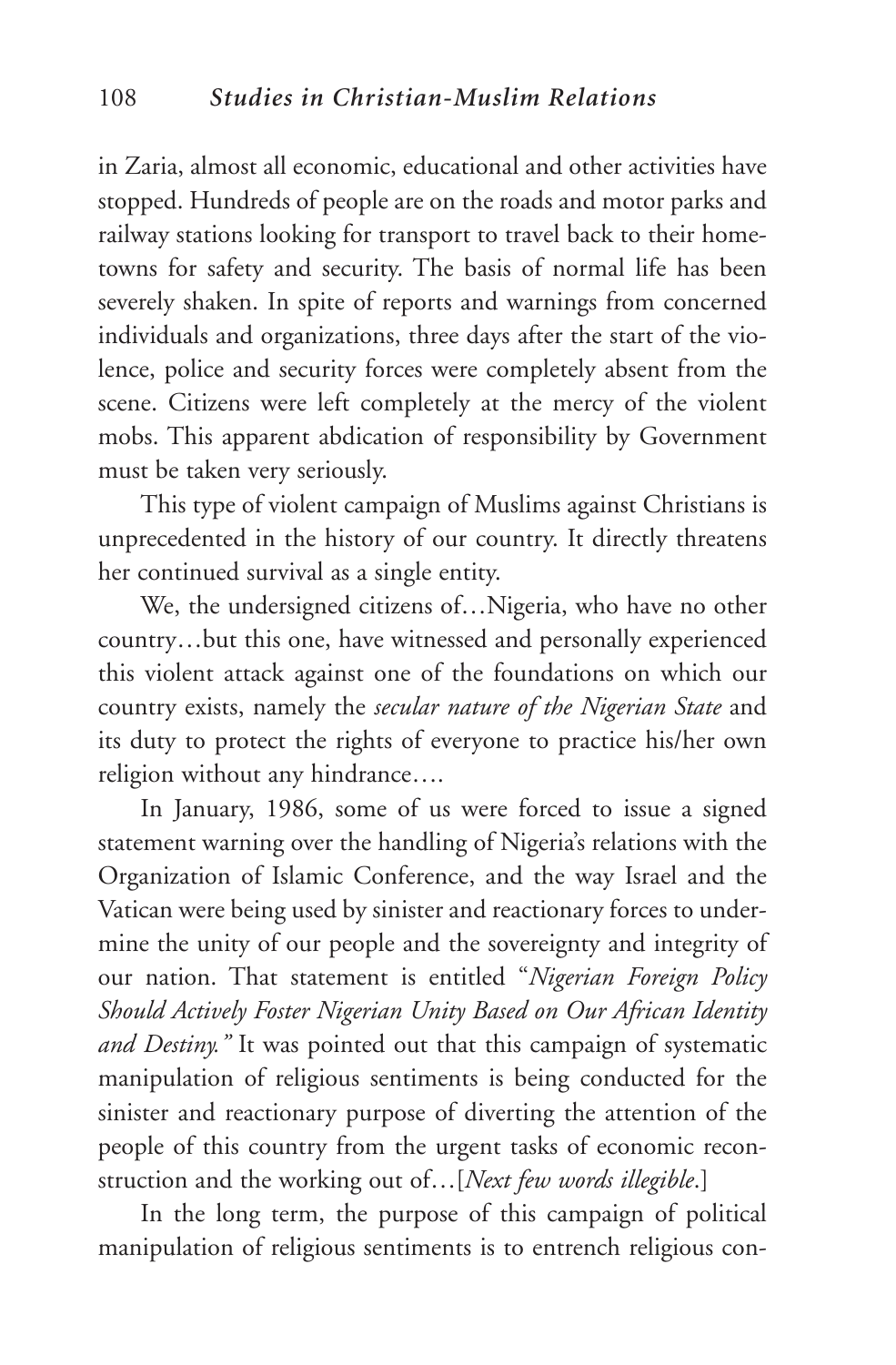flicts in all facets of our national life, so that the Nigerian agents of imperialism, working under the cover of Christianity and Islam, financed by Zionism and Arab reaction, can always hold the unity of this country to ransom, build up the forces for its destruction, and ultimately break it up so as to give a serious blow to the movements for democracy, social and national liberation, which are now making great advances all over Africa. The individuals, groups and organizations waging this campaign against the unity of the people of this country, are particularly afraid of, and very hostile to popular mobilization and debate at the grassroots level over who, and what is responsible for what has gone wrong with this country in the last 25 years, and how these retrograde and backward forces and elements can be overcome for genuine economic, social and political progress. They therefore wear the cloak of religion in order to confuse and divert the attention of our people from their harsh conditions of existence, and how to positively transform these conditions in a permanent and systematic fashion.

Our experience of the current events and all evidence available to us, have convinced us that the violence and arson of the last seven days was not the brain work of hooligans. It is…believed to be the latest stage of a campaign which started about ten years ago in the so-called "Shari'a Debate"3…in 1976/77.

At that time it was aimed at creating political constituencies for political leadership, whose records showed that they had nothing to offer our people. This strategy failed and therefore they now turn again to the manipulation of religious sentiments and religious symbolism to cover up their complete bankruptcy and failures.

Right now we can see behind the killing, maiming and arson a return to the 1976/77 scenario. Only this time the level of violence and the threat to national security and survival is much higher. But just as 1976/77 was only two to three years away from a return to civilian democracy, so 1986/87 is also only two to three years away from a return to civilian democracy in 1990. The basic difference,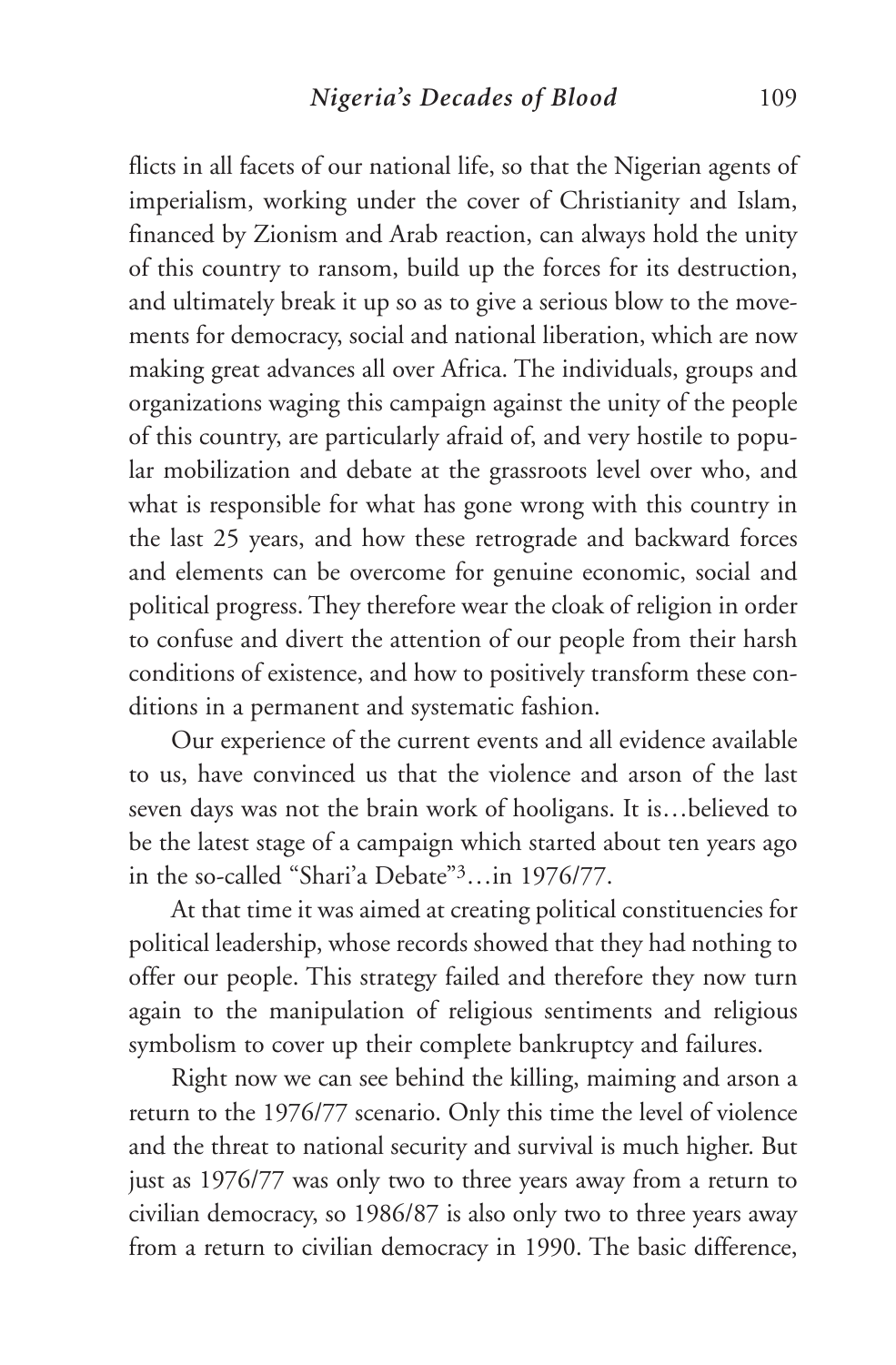however, is that progressive development among the people of Nigeria and the rest of Africa over the last ten years have made these backward and reactionary forces more determined to entrench religious conflict in Nigeria…and to ultimately wreck it….

…This campaign has reached this totally unacceptable and very dangerous level because successive Federal Governments have toyed with one of the foundations on which Nigerian unity exists, namely the secular nature of the Nigerian State and its sacred… [not legible]. A strong impression has been created that some organizations and individuals can, with arrogance and impunity, incite and threaten people of other religious beliefs and will get away with, at most, only verbal reprimands or appeals to be tolerant.

…This campaign of violent religious politics has reached the very dangerous levels it has because several powerful media organs, particularly the Federal Radio Corporation of Nigeria, Kaduna, have been allowed to be used by a tiny backward oligarchy which survives on inciting one section of Nigeria against another. Anybody who listens…since January 1986 and particularly since Monday, March 9, 1987, knows that something sinister and violent was being systematically planned against the unity of…Nigeria and against the peace and stability of the country.

We, the undersigned, therefore want to warn, in a very solemn way, all our brothers and sisters…that we are fast coming to the brink of catastrophe. The events of the last seven days are very serious and very dangerous for our individual and collective survival. All those citizens committed to the unity of this country, for which so much blood has been shed, have to stand up and make a choice between fear, timidity and inertia in the face of systematic destruction of the foundation of our nation, and a determined struggle to crush these forces of destruction and save our country and our future.

We call on the Federal Military Government (FMG) to shed all ambiguities and hesitation, and to declare and reaffirm that the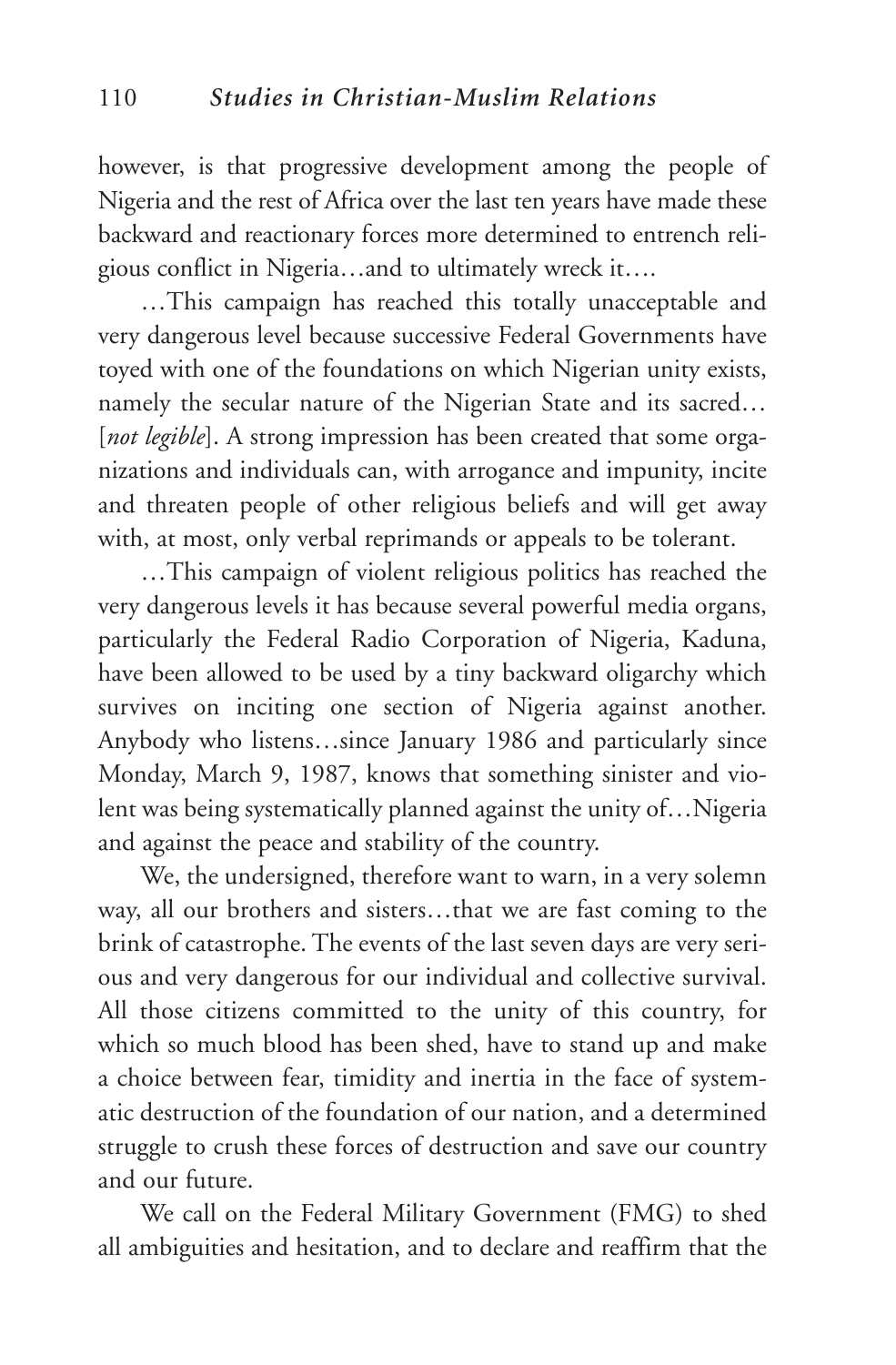Nigerian State is SECULAR and one of its most fundamental responsibilities is to *protect the right of every citizen and resident to practice the religion of their choice.* We call on the FMG to implement this decisively and clearly in practice by identifying publicly, and punishing according to the law all the rich and powerful individuals who are known to be behind this campaign of violent religious politics aimed at destroying our country.

We call on the FMG to ensure, in all parts of the country, the security of life and property and places and of freedom of belief and worship of everyone.

We call on the FMG to affirm and promote the exercise of the fundamental human rights of individuals and the collective selfdefense of all the people against any form of aggression, be it external or internal.

We call on the FMG to make, as a matter of utmost urgency, full reparations to all those who have suffered damages. In particular, we ask…[*not legible*] that the right of facilities for worship by all religious groups is restored and guaranteed in all places where they have been destroyed.

We are convinced that the sinister and utterly reactionary forces behind this campaign of violent religious politics with the aim of destroying our country are made up of a tiny oligarchy determined to maintain its power, wealth and privileges at all costs, including violent and well-organized mobs in the name of religion. We are also convinced that the majority of the people of this country and the popular organizations are capable of being mobilized to overcome them and defend the unity of our people and the integrity of our country. We therefore call upon the Nigerian Labour Congress to mobilize all the workers of this country around a campaign against religious and all sectional politics.

LONG LIVE THE FEDERAL REPUBLIC OF NIGERIA 4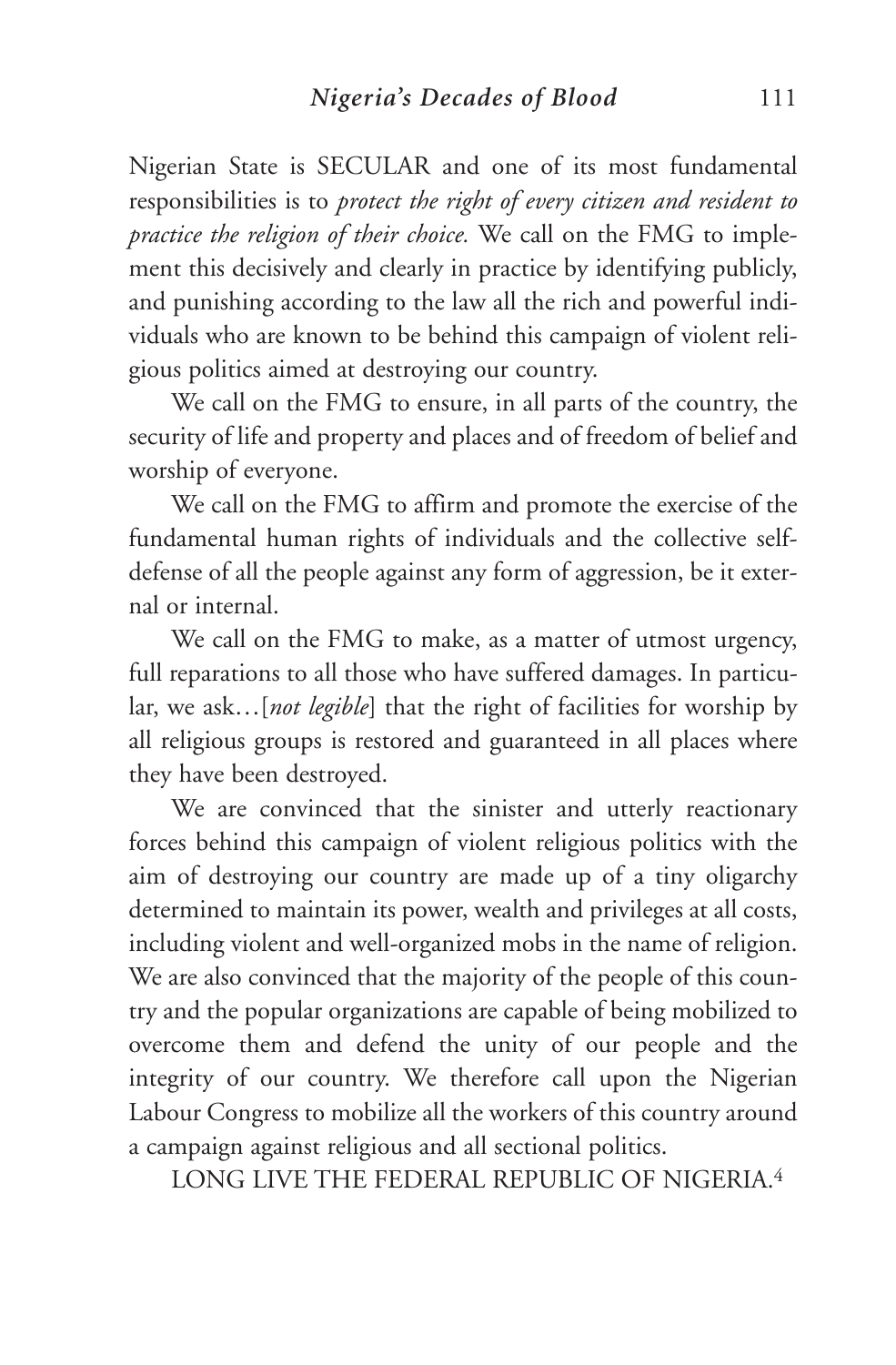#### ▲ *Appendix 2* \_\_\_\_\_\_\_\_\_\_\_\_\_\_\_\_\_\_\_\_\_\_\_\_\_\_\_\_\_\_\_\_\_\_\_

SUBMISSION TO THE KADUNA STATE COMMISSION OF ENQUIRY INTO THE RECENT DISTURBANCES IN KADUNA STATE<sup>5</sup>

#### *Chief Daniel Gowon, 1987*

#### **Waves of Vandalistic Campaigns**

There were *FOUR* waves in all. The first wave of the campaign of terror comprised of multiple of hundreds of "*Jihad / Allahu Akbar"*-chanting individuals whose job from what they did was pulling down the fence, destruction and setting the old Church and first Hausa church to be put up in the North, which was built in 1929, ablaze and some private homes. Every moveable item in the Church was taken out of the Church and burnt. Initially they thought the carpet in the Church donated by Brigadier S. Ogbemudia on behalf of Bendel State Government in 1973, would easily catch fire. Despite dousing with petrol, it burnt little, but the Church became full of soot. All windows and doors were deformed, burnt or smashed and crosses stolen or broken. An attempt to collapse the Church proved abortive. Other waves (3) performed similar acts of banditry and vandalism. In all, about 21 homes were burnt in Wusasa. Most of the Christian selected occupants of Wusasa… were chased out and ejected from their homes by the vandals.

#### **How the Family House**<sup>6</sup> **Was Set Ablaze**

The vandals forced the gate…they started their business by breaking all the glasses to the doors and windows and that gave them the opportunity of pouring petrol on all the curtains and setting the house on fire*….* Most of those…are boys under the age of 15 years with their guides…. They used all sorts of dangerous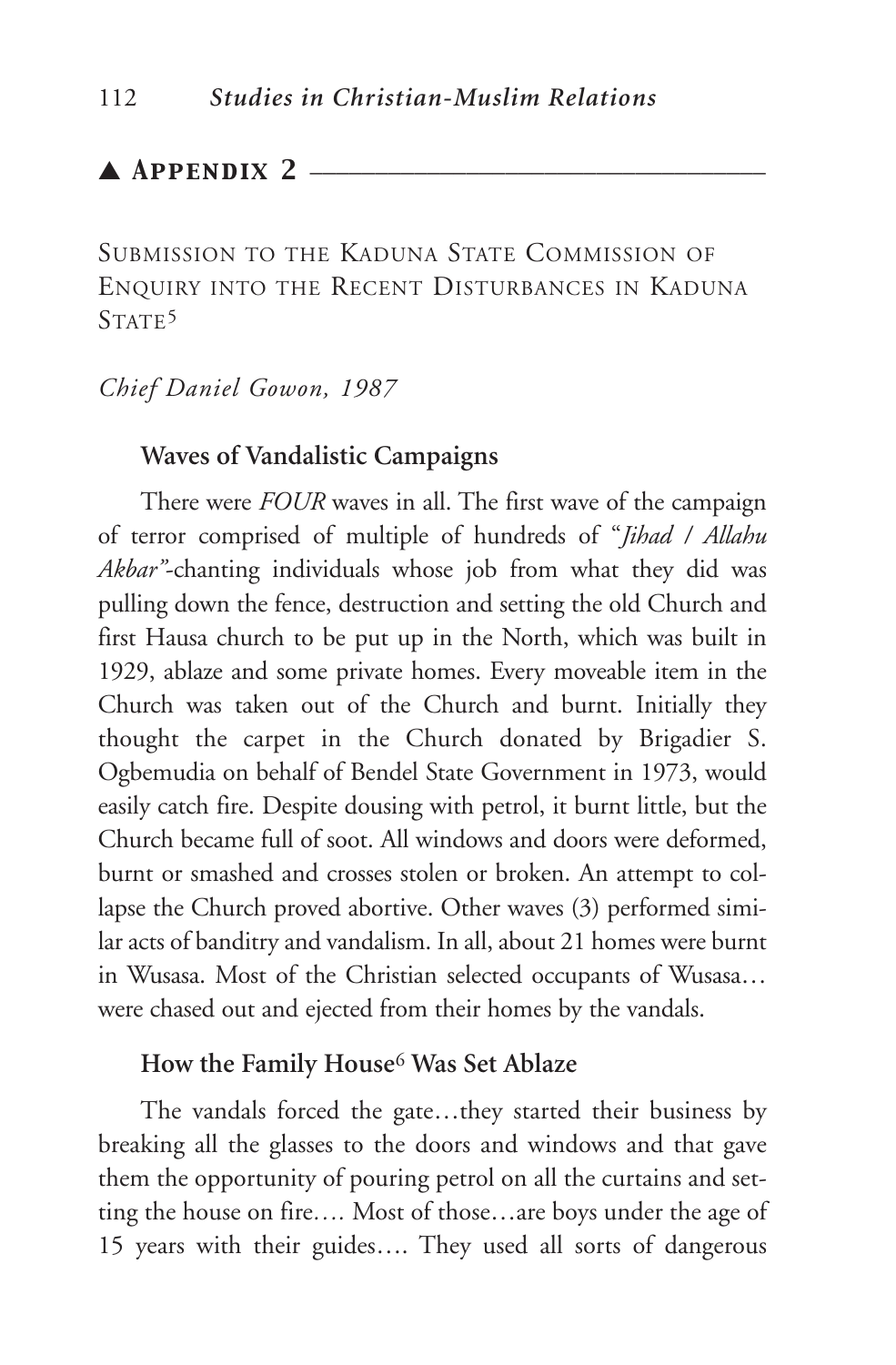weapons such as daggers, cutlasses, broken bottles, stones, sticks, etc. I was wounded while trying to escape….

My glory and joy was that there was no loss of life recorded within the community. All the family excluding myself escaped unhurt with our two vehicles, but was unable to remove anything from the house including all the souvenirs belonging to one time Head of State…. All in all the losses sustained materialistic was colossal.

#### **Molestation and Provocation of People**

Almost every one in Wusasa was molested, especially the Christians. They were asked to recite the Muslim creed. Some were beaten…and left for dead, naked on the street. Mrs. Denejo Ibrahim and Mrs. Asaber Naandeti were victims, while some were ruffled and cut.

Molestation and provocation were definite indications towards a total collapse of law and order. These were what fueled and heightened the one-sided sectarian conflict inflicted on Wusasa. I thank God that my people turned the other cheek. Had their reaction been any different, only God knows where it would have led.

I want this honourable body to note that although Christians were the target, some Muslims suffered just as much, for example Alhaji Aiyelero and Deputy Commissioner of Police, Alhaji Isa Inusa had their property burnt. Justice Bello was ruffled and several others. These events occurred within the area of my jurisdiction.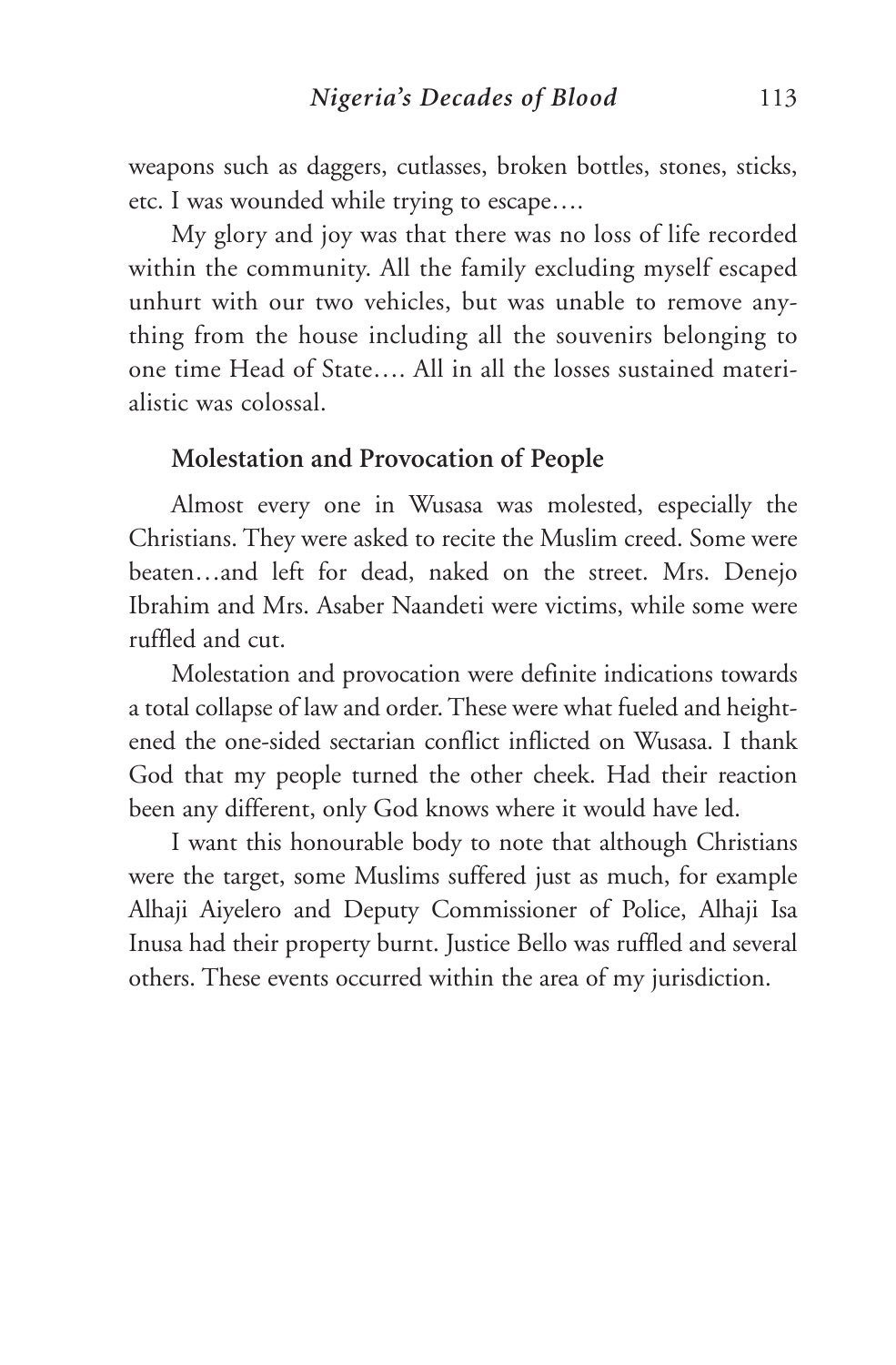## ▲ *Appendix 3* \_\_\_\_\_\_\_\_\_\_\_\_\_\_\_\_\_\_\_\_\_\_\_\_\_\_\_\_\_\_\_\_\_\_\_

# DEATH AND DESTRUCTION AT BAPTIST SEMINARY, KADUNA, IN 2000

#### *Yusuf Gwadah*

The students and staff at the Baptist Seminary were aware that there was going to be a march on that Monday by the Christians to oppose the attempts to get shari'a into Kaduna State. However, the authorities of the seminary refused to allow them to participate. Some time about the middle of the day, they started hearing noise coming from the town side of the seminary and learned that there was trouble going on. They could also see smoke billowing up on that side. After a little while, a group of young Muslim boys gathered up outside of the seminary and it appeared that they were going to cause trouble. The school officials called the seminary students together and told them that they were going to try to defend the school. The seminary is totally surrounded by a concrete wall about eight feet tall. However, the officials felt that it was better to keep the Muslims some distance away from even the wall. Therefore, all or nearly all of the students went outside the gate and lined up in front of the seminary to try to defend the school. There were about 150 students in the seminary and all or nearly all participated in the defense. The Muslims lined up not much more than 100 feet away and they started fighting.

The only weapons that either side had were stones and sticks. I think some of the Muslims also had some knives. However, the battle was basically a contest of throwing stones. The Muslims would throw stones at the seminary boys and the seminary boys would throw them back. Every once in a while, a group of the Muslims would make a rush for the seminary and when they came close enough to the seminary boys they would fight with sticks. If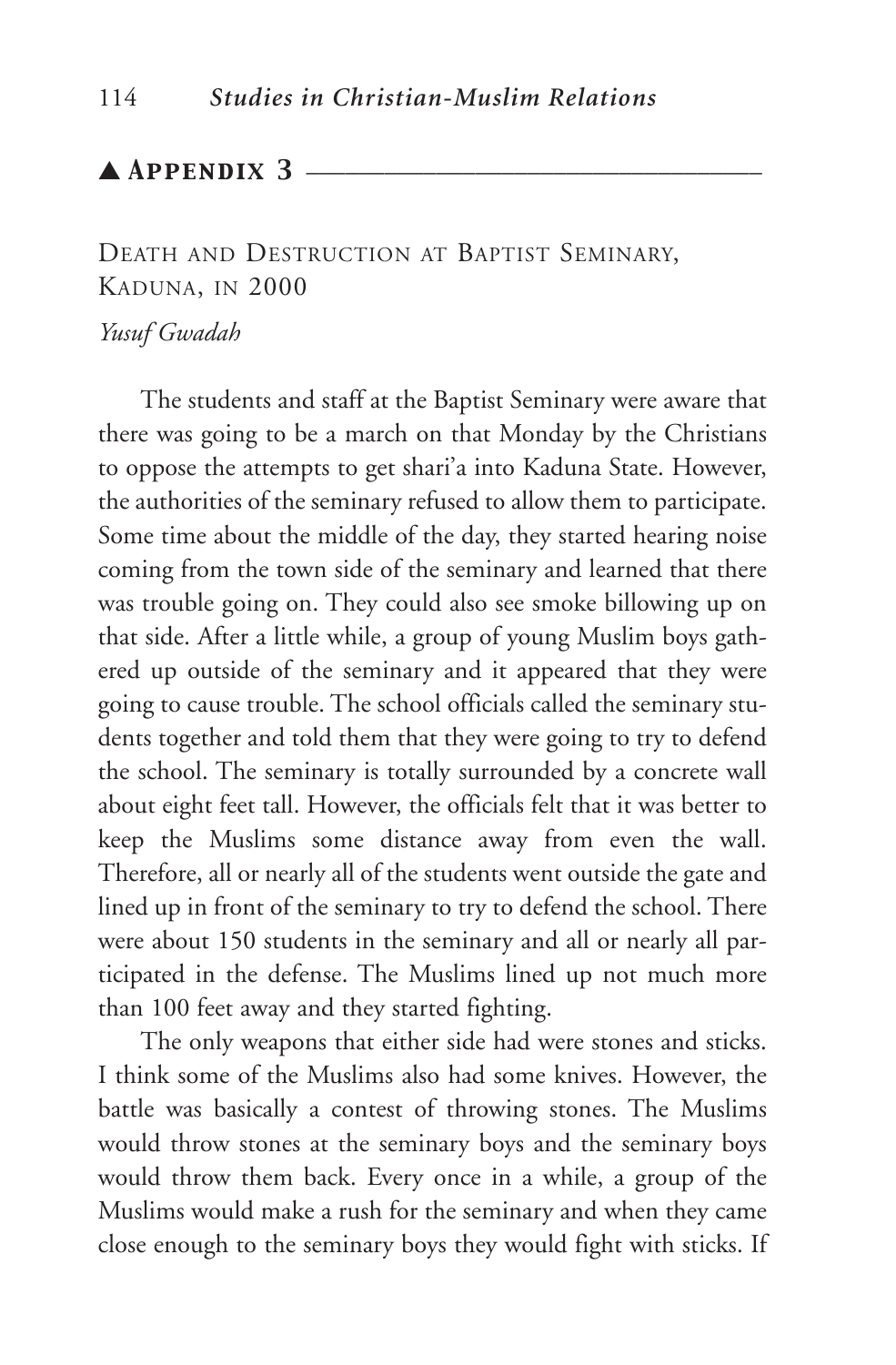one of seminary boys fell down during the fight, the Muslims would all rush toward him and that would require the other seminary boys coming to his defense.

At one point, the seminary boys looked up and saw one of their fellow students coming toward the seminary from town. He had to pass through the Muslim mob or go around them some way. However, the Muslims spotted him, chased him down and started beating him. Although he was out of their zone of safety, the seminary boys rushed out in mass to where they were beating the boy. They drove the Muslims away enough to get the student and take him inside the compound.

Later that day, a Muslim came riding a motor cycle up a certain small road that was apparently under the control of the seminary students. It was obvious that he was a Muslim so the students told him to go back. However, he refused and said that he wanted to go join the fighters. When he tried to pass through, he was attacked and beaten and apparently killed. I witnessed that incident. I had never seen anyone die like that and it was very unsettling. I should also point out here that all of the defenders of the seminary were not seminary students. Other "Christians" in the area who knew the battle was going on came to the seminary to try to defend it. In fact, many people came to the seminary for safety because they thought it would be well defended.

The fighting of the seminary students was primarily defensive. They were simply trying to defend the seminary. However, there were others who became much more aggressive as illustrated by the killing of the boy on the motorcycle.

A couple of other things were going on during the battle. The telephones were still working in the seminary. The principal was able to get through to the local police chief and told him that they were under attack. However, the police chief who was a Muslim said that there was trouble everywhere and there was not much he could do. The principal talked to the Baptist Mission headquarters in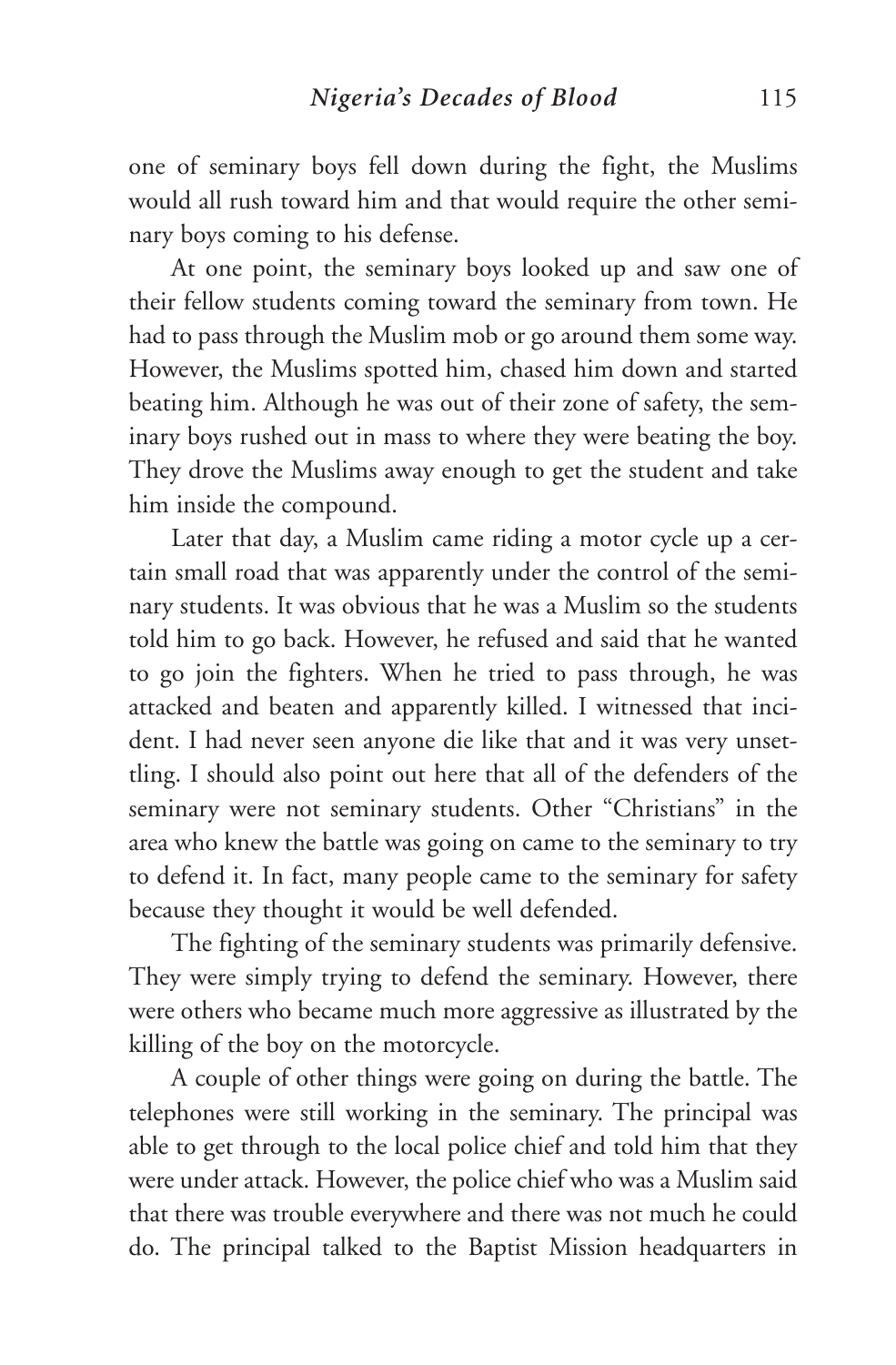Ibadan and explained their desperate condition. He eventually was able to reach Professor Abaje, who is the president of the Baptist Seminary in Ogbomoso and also the personal chaplain of President Obasanjo. Prof. Abaje was able to reach President Obasanjo and the president called the police chief in Kaduna. The police chief told him that there had been some trouble but everything was under control. There has been a whole lot of discussion about this Muslim police chief's handling of this crisis. Many Christians are convinced he knew about the plans for this in advance. It is generally thought at the very least that he did not handle this thing very evenly.

The second thing that happened that day was that the Muslim village chief of that area kept shuttling back and forth between the seminary boys and the attacking Muslim boys. He would come over to the Christian side and say,

"Please don't fight. We are all one people. We should not be fighting one another." The seminary boys would tell him,

"Sir, we don't want to fight. They are the ones who are attacking us. If they will go away, we will stop fighting. We have no desire to fight anyone." The chief would then walk over to the other side and talk to them. He apparently shuttled back and forth several times that day. He reported to the seminary boys that the Muslims were very stubborn and were refusing to listen to him.

This battle went on for two or three hours. It was a strange atmosphere. It was not really a very angry mob. It was almost like a game. One group would be on the offense and the other was on the defense. One group would get the upper hand for a while and then the other group would get the upper hand. The two groups were fairly evenly matched and just played their deadly game for several hours. However, eventually the mob grew weary of the game and left. When they did, some of the students were able to take the seriously wounded student whom they had rescued to the Air Force hospital that was about a mile or so away from the seminary compound. Shortly after he got there, the student died. He was a first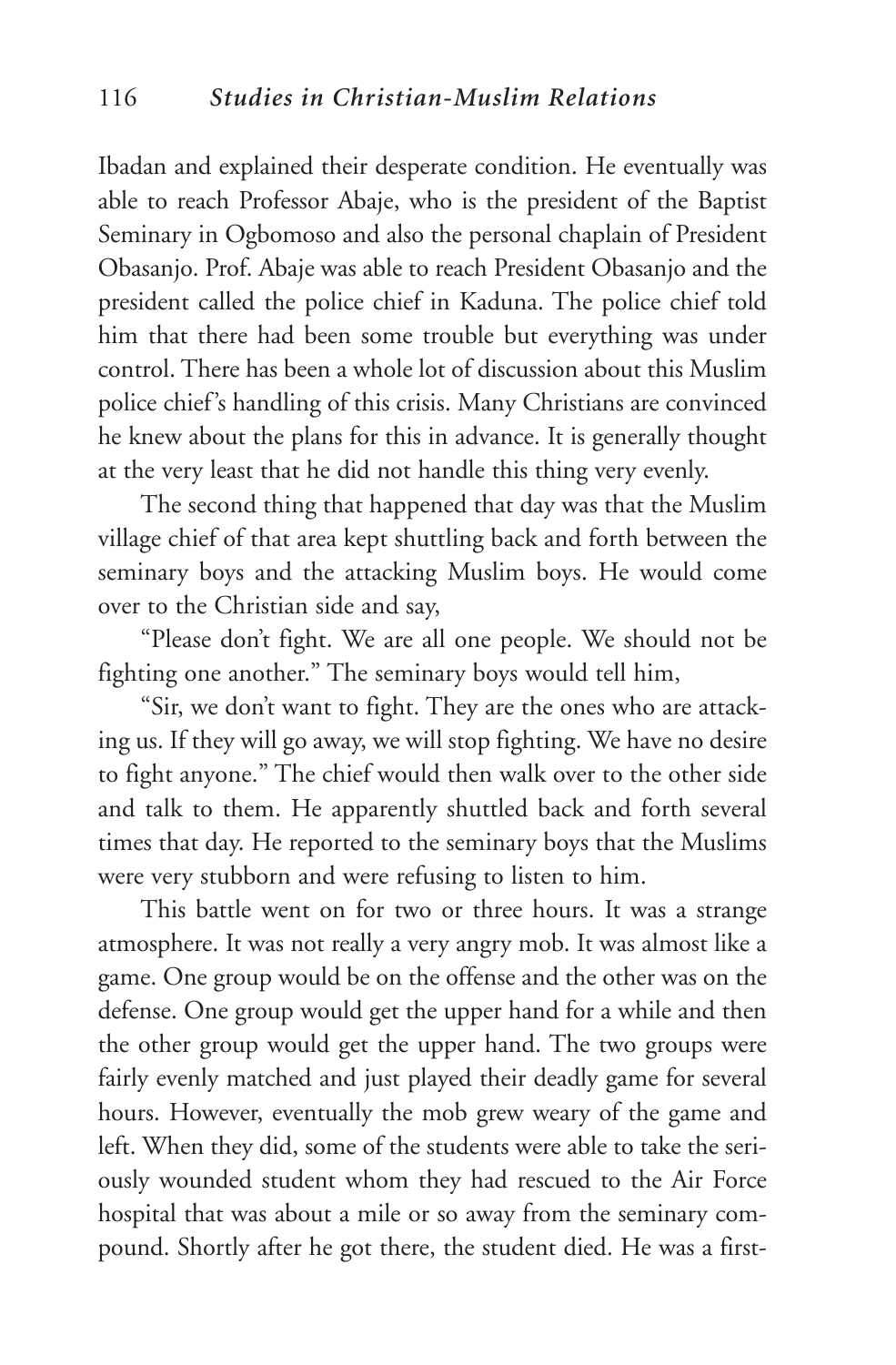year seminary student. So there was at least one casualty on both sides that first day. Things were relatively calm at the seminary on Monday evening. They all tried to rest but it was difficult to sleep.

The next morning about 6:30 or so, the Muslims attacked again. This time they brought a much bigger mob. There were hundreds of Muslims. The seminary boys once again went outside the wall to try to defend the seminary. During this battle, there was a thick smoke that was hanging over the area. It was so thick at times that it partially obscured the enemies only a hundred feet or so away. Though they fought valiantly, they were greatly outnumbered on Tuesday. They kept being driven back against the wall. They would fight and drive the Muslims back a little less each time. Finally around 11:30 AM, they realized that they could no longer defend the seminary from outside the fence. Therefore, they all withdrew inside the compound wall and shut the big metal door.

All during this time I did not know what was happening to my wife and two children. Someone had put a tall ladder up against the compound wall in the back. The wall must be at least eight feet high. And while the battle had been getting heavy outside the wall, the school officials had decided to evacuate the wives and children and others over that back fence. So by the time the students had to retreat inside the wall, nearly everyone else had escaped over the back wall. The area behind the seminary was more of a bush area. The few houses in the area were primarily owned by Christians. There was an Air Force base about a mile away on that side of the seminary so the seminary families, including one American Baptist missionary family, trekked to that base.

Once the Muslims got access to the wall, they did two things. First, they brought in some kind of heavy device and started pounding away at the wall. They eventually broke a hole in the wall. However, apparently the hole was a bit small at first and they were afraid to pour through the hole at first, because they knew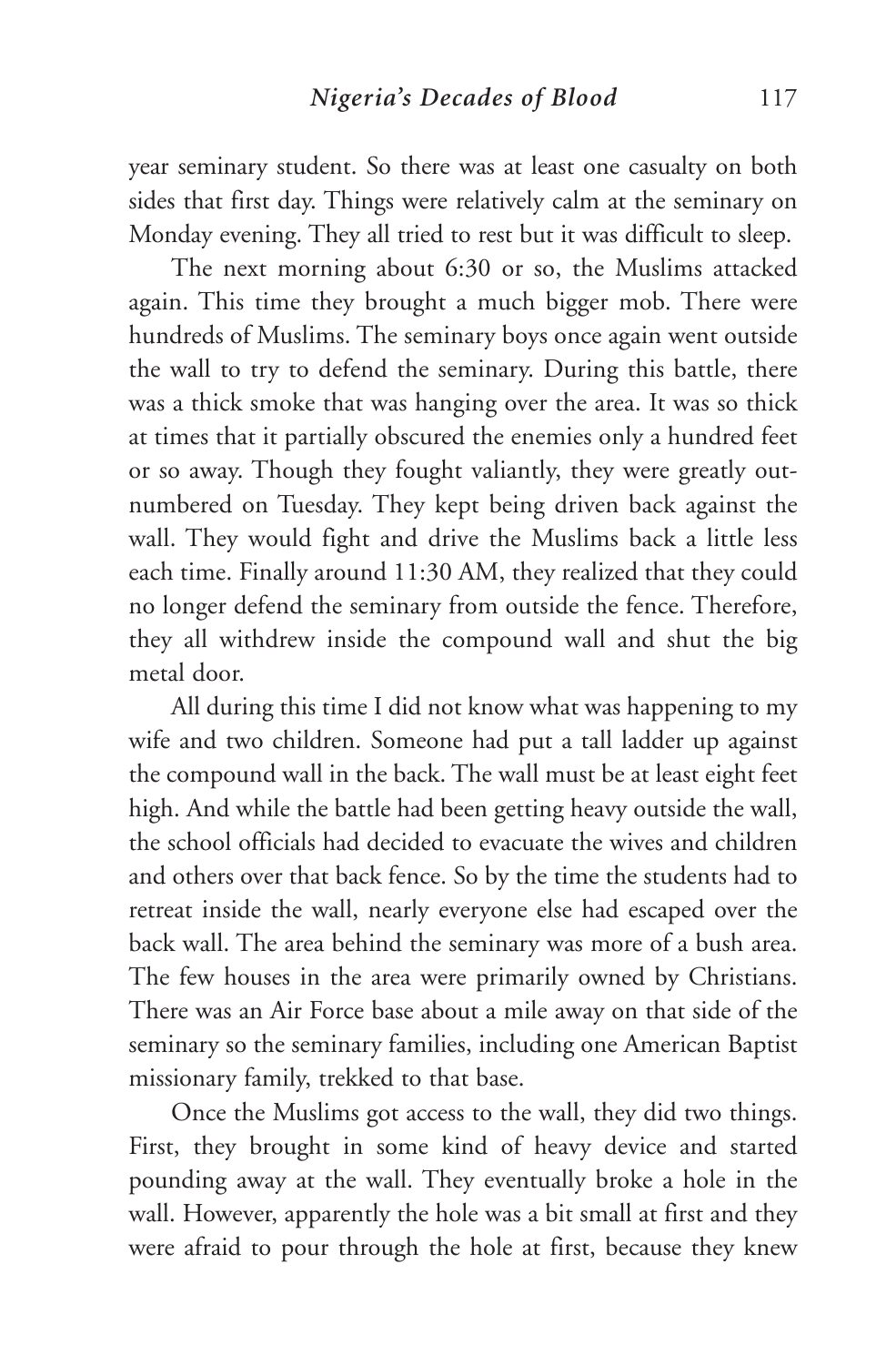that the seminary boys were on the other side of the wall waiting for them. No one wanted to be the first person through the fence.

The second thing they did was to throw petrol over the wall onto one of the dormitory buildings which was very close to the wall. As soon as they were able to soak the thing down with petrol, they somehow managed to throw some burning object over the fence that caught that dormitory building on fire. So during the latter part of the battle, one of the seminary buildings was burning inside the compound.

By this time, it was obvious that the students would not be able to save the seminary. Therefore they started withdrawing and going over the back fence a few at a time. However, some had to stay near the breach in the fence to keep up the noise and keep throwing stones in order to discourage the Muslims from coming inside the fence until most of the students had escaped over the wall. I was one of the last ones to leave the front lines, but there was still one or two there when he ran for the back fence and went over. Apparently all of the students who were inside the compound were able to safely escape over the wall.

Since there was a lot of smoke and noise, it took a while for the Muslims to actually come inside the compound. However, they eventually came inside and started burning buildings. Apparently at first, they were just burning buildings. However, when they discovered that there were no people inside the buildings, they started looting the dormitories and houses before burning them. Later when the students were able to go through the burnt rubble, it was obvious that the Muslims had carried away anything that they considered to be valuable.

It took a little while for the students to get to the Air Force base. The soldiers stationed there had all been waiting on orders from above to move into the town and try to stop some of the looting and killing. However, they never did receive any orders. Finally after the seminary boys came straggling in, some of the officers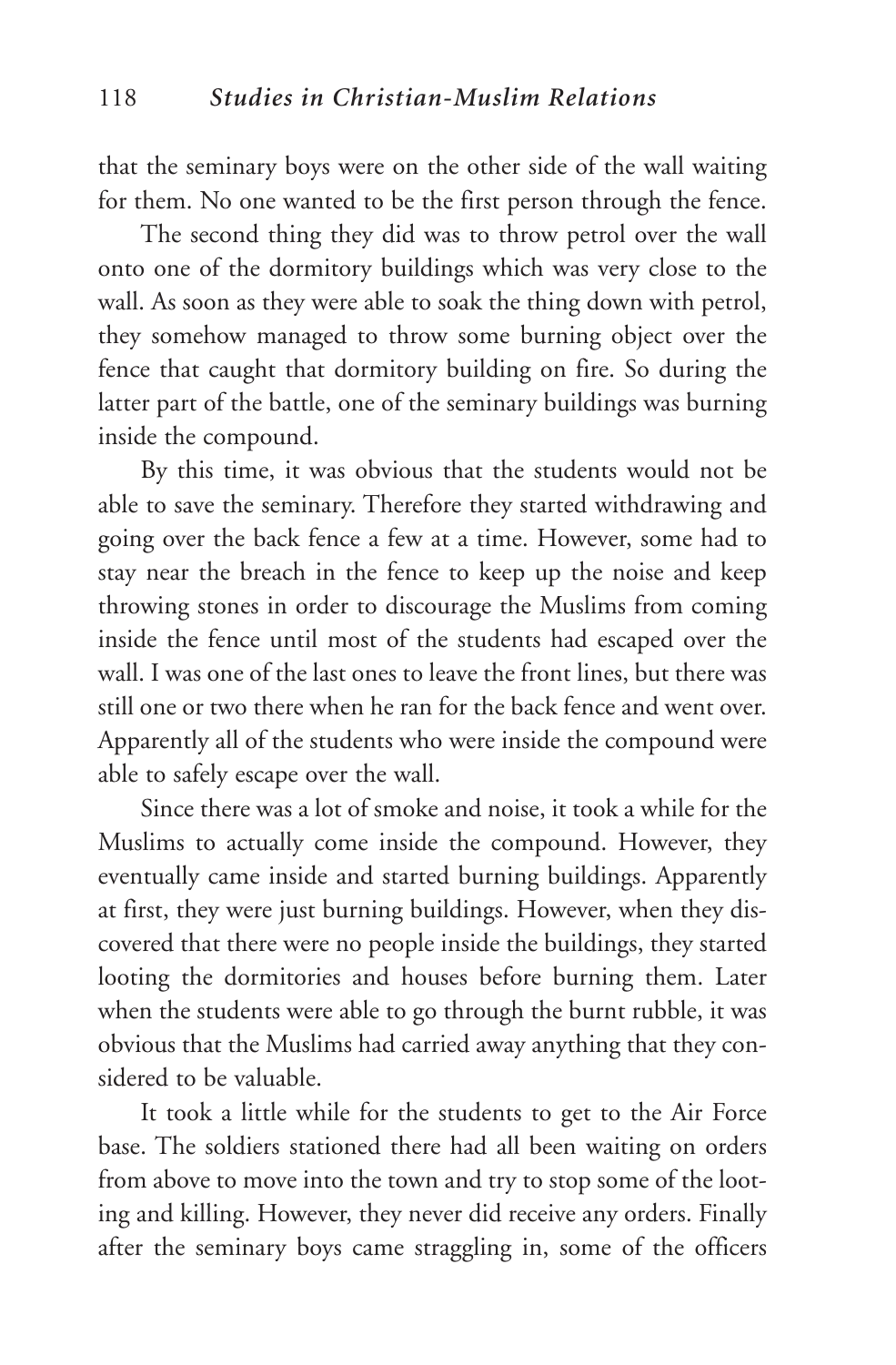decided that they would do something on their own. So they took a vehicle and some troops and drove to the seminary. When they got there, they caught many of the Muslims inside and were able to arrest about twenty of them. Some of them were brought back to the Air Force base where I saw some of them. They had apparently been beaten by the soldiers very seriously. They were later turned over to the police but no one knows what happened to them after that.

When the Air Force soldiers got to the seminary, the Muslims had destroyed everything except three missionary residences that were on the back part of the compound near the ladder where the people had escaped. Apparently they were systematically going through the compound looting and burning. Fortunately, the soldiers got there before they got to that part of the compound. However, they burned everything else. All the dormitories were destroyed and everything in them which had not been looted. The administration building and the library and all ten thousand books in it were destroyed. There was absolutely nothing left of the seminary.

The next day, when I and some other students got back to the seminary, we found the bodies of two more of our fellow students. These students had apparently been in an annex which was a short distance away. They had apparently been trying to get to the main campus but were ambushed by the Muslims and killed. A security guard and the sixteen-year-old son of another employee of the seminary were also killed. There were also several of the community people who died in or around the seminary.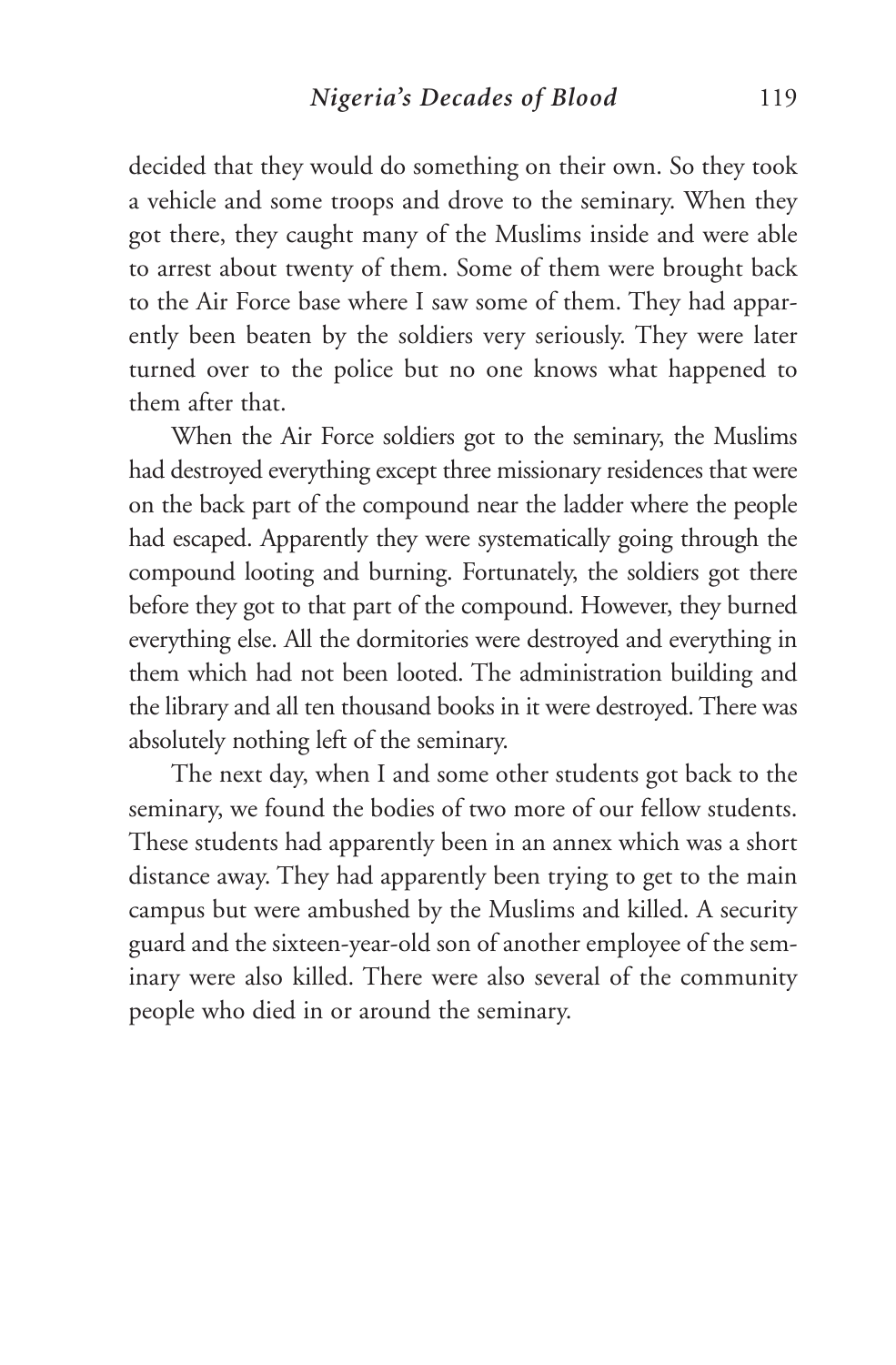## $\blacktriangle$  Appendix 4  $\blacktriangle$

# KADUNA'S KILLING FIELDS7 *Bala Abdullahi and Kayode Kolade, 2000*

By Thursday when Kaduna State Government relaxed the curfew from 24 hours to 12, and inaugurated a 5-man judicial commission to investigate this week's two days of rioting by Christian and Muslim youth, hundreds of people lay dead in the streets of Kaduna. Another hundred more were wounded and the city reduced to rubble. Kaduna's latest pogrom, the fourth since 1987, is no doubt the worst in terms of scope of damage and loss of human lives.

President Olusegun Obasanjo had to go on the air Wednesday to strongly condemn the carnage, describing it as barbaric, criminal, unpatriotic and unwarranted display of religious zealotry. The two-day riots climaxed weeks of agitation for and against adoption of Sharia as the legal system of the state. While Muslim-dominated local governments strongly supported sharia adoption, those from the Southern part which are predominantly Christian strongly opposed it.

By the time the State House of Assembly committee on Sharia concluded public sitting last Thursday, Christians apparently believed that the state government had taken a stand on Sharia. It was based on this assumption that the leadership of Christian Association of Nigeria (CAN), Kaduna State chapter, last Sunday February 20, passed a message to churches in the town calling Christians to meetings at various points.

The meetings took place at St. John's Cathedral, Unguwar Rimi, St. Joseph Cathedral and Catholic Social Centre both in the heart of Kaduna metropolis as well as Catholic Resource Centre, Abakwa. As early as 6:30 that Monday morning, Christian youth,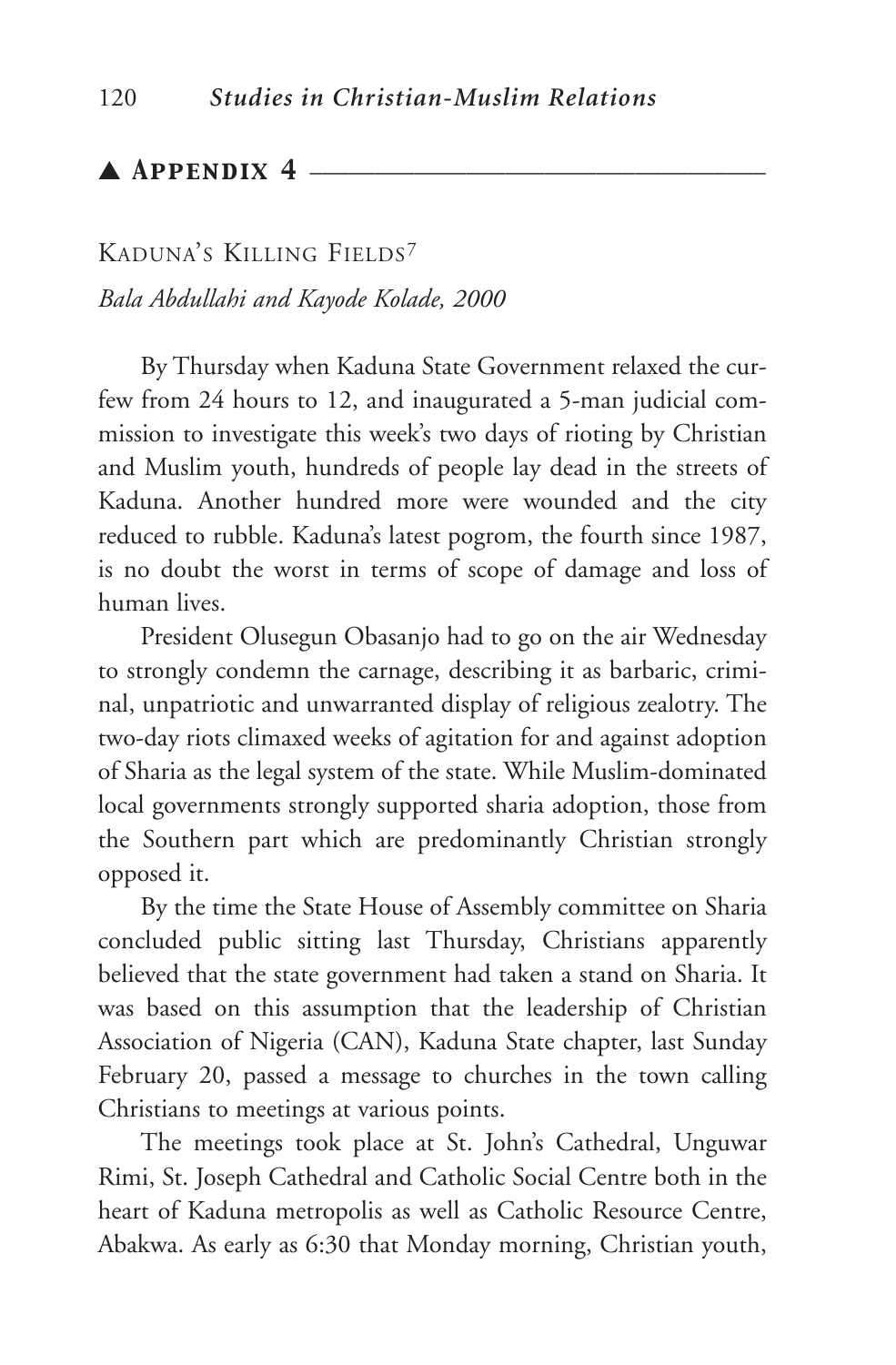men and women assembled at the designated points to receive the last word from their leaders as to what to do.

At the end of the sermon, they went chanting "Rest in peace Sharia." Many of them also carried placards with inscriptions opposing the call by Muslim leaders to adopt Sharia. Throngs of demonstrators filed up Independence Way, Ibrahim Taiwo Road and Ahmadu Bello Way. Another headed down College Road apparently towards Sir Kashim Ibrahim House, the official residence of the state governor.

The protestors forced their way in by scaling its walls and overpowering the handful of security men on duty. There they demanded an assurance from deputy Governor Stephen Shekari that Kaduna would not take a cue from Zamfara State which adopted Sharia as its legal system last year.

Mr. Shekari appealed to them to be calm and to show understanding as the state government had not taken a decision on the Sharia issue. He advised them to direct whatever their grievance was to the consultative committee on Sharia set up by the state government. The committee, he said, comprised both Christian and Muslim clerics.

Views vary as to which group started the molestation and subsequent vandalization and killings. Mr. Sa'idu Dogo, Secretary of the Kaduna State branch of the Christian Association of Nigeria (CAN) claimed that Christians were attacked near the central market by militant Muslim youth. "Initially we (Christians) retreated, but when the attack continued and property was set ablaze, we had no choice but to retaliate almost spontaneously," he said.

But Dr. Sirajo Abdulkarim, member of the Islamic Trust of Nigeria, disagreed, saying that aside from the graphic misunderstanding and misconception on the part of the Christians on what Sharia is all about, "they attacked us (Muslims) as they exercised their fundamental human right to protest against Sharia along the way."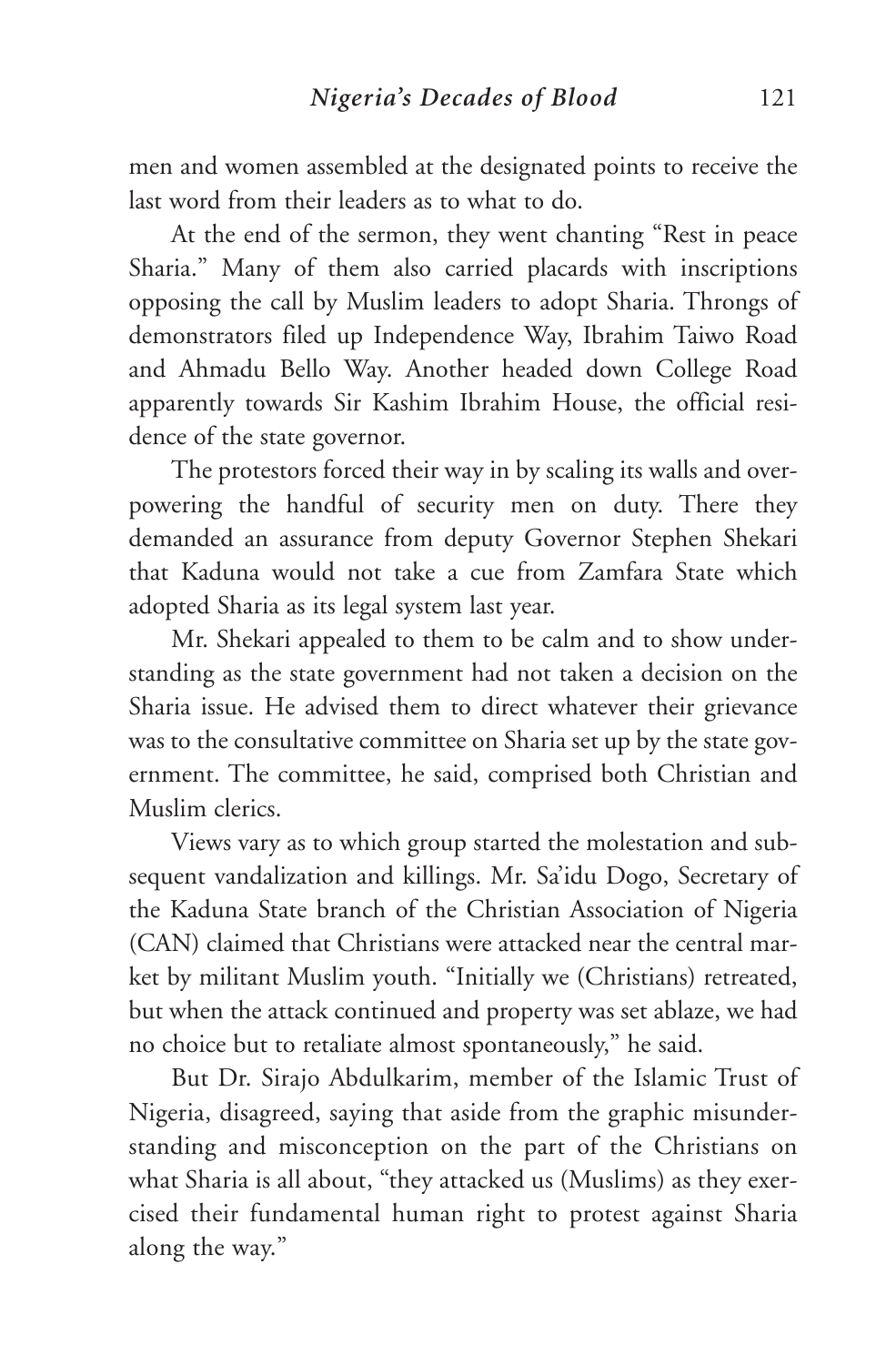In his own account, the acting Secretary-General of Jama'atul Nasril Islam (JNI), Malam Ja'afaru Makarfi while speaking with newsmen said that "until the burning of a mosque along Ibrahim Taiwo Road the Christian anti-Sharia protests, were all peaceful. This singular act provoked the Muslims to revenge."

Invariably, the claims and counter-claims turned into a confrontation, with men, women, and children running helter-skelter searching for safe havens. Like a bush fire, the religious skirmishes spread to all nooks and crannies of the city, leaving scores dead, and hundreds of thousands wounded or maimed, while property including churches and mosques worth millions of Naira were destroyed.

Notwithstanding the spirited efforts of the state government to restore order, the self-styled "liberal state" was blasted into world news headlines. A dusk to dawn curfew was announced but hostilities continued.

The senseless human waste spread through Monday night and all of Tuesday as more mobile Police and army units poured into troubled neighbourhoods to restore peace and inject sanity. The state government in another desperate effort to save lives and property issued another press release with…the Deputy Governor, Stephen R. Shekari appealing for calm and understanding while the curfew was extended from 12 noon to 6 am the next day.

The deputy governor stated *inter alia*:

*following an assessment which I undertook this morning (Tuesday) to some parts of Kaduna metropolis and environs, it has become absolutely necessary for me to again caution the people of this state. It is disheartening to observe that in spite of the passionate appeals made to citizens on the need to eschew violence of any form, there are strong indications that the senseless destruction of lives and property will not ordinarily abate.*

In view of this, he said, "I have accordingly directed the closure of all offices and businesses forthwith. No movement would be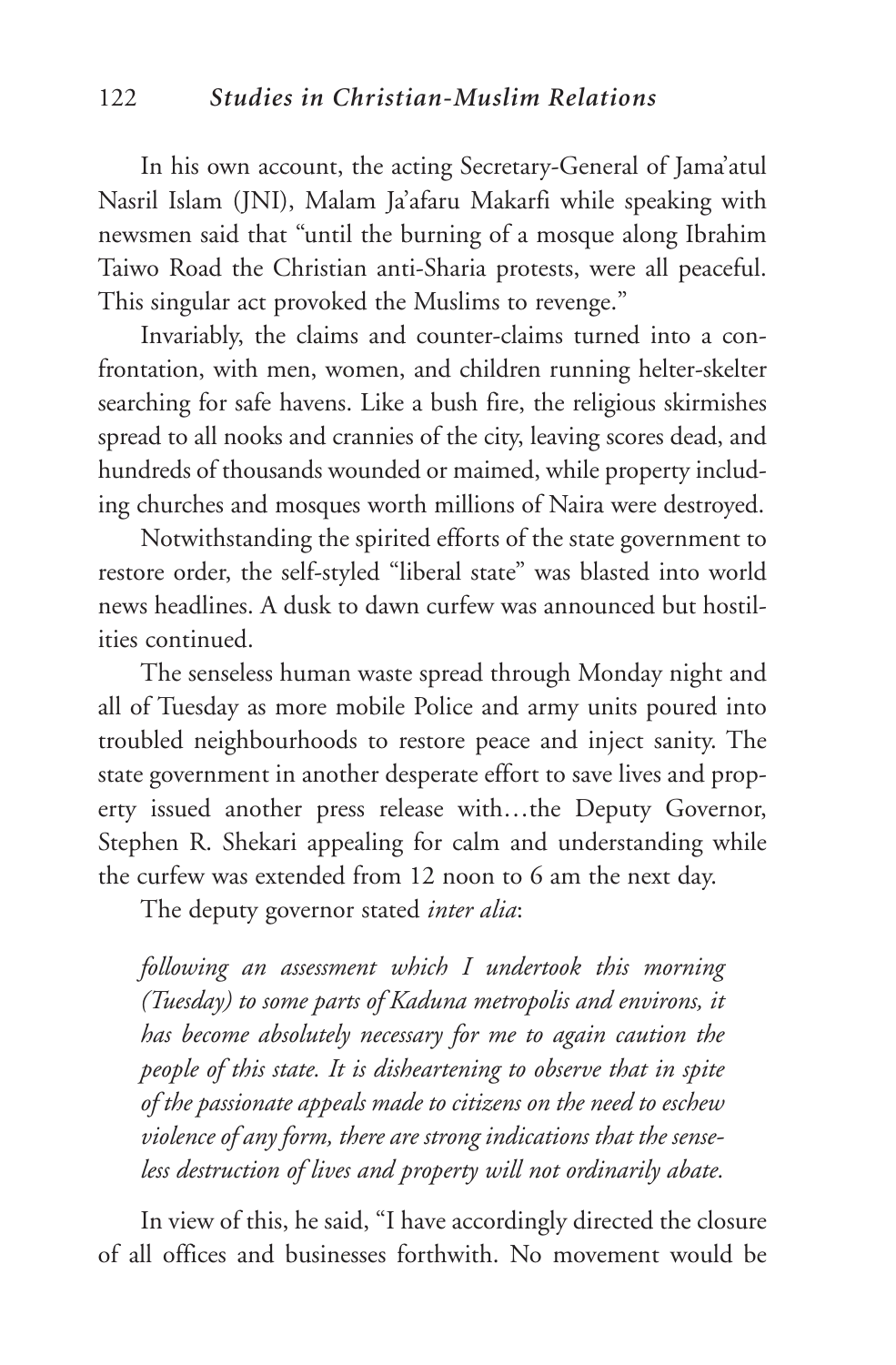allowed into and within the metropolis with effect from 12:00 noon." He warned that anybody who flouted those orders would have himself to blame. "People should remain in their residences until further notice," the statement concluded.

Despite the curfew and passionate appeals from eminent religious leaders, looting and killings continued at Tudun Wada, Rigasa, Unguwar Sanusi and Sabo, Unguwar Sarki, Kawo areas of the state capital where streets were littered with human corpses, and churches and mosques torched, shops and stalls were razed to ashes, while vehicles were terribly vandalized.

Rev. (Dr.) Matthew Hassan Kukah, National Secretary General of the Catholic Secretariat of Nigeria expressed utmost sadness over the incident but he said he saw it coming but put the blame on the doorsteps of some governors who were playing politics with Sharia. The violence of the week was "a signal to the political class that this fire could consume everything," he said, adding that though Sharia was a legitimate demand by Muslims, they must follow the constitutional process in prosecuting it.

He claimed like other Christians that the legitimate Christian demonstration that went out of control, was engineered by hoodlums, and expressed optimism that Nigeria has an incredible capacity to recover from the bestiality as Muslims and Christian leaders are signing peace pacts which enjoin followers of the two religions to live together in peace.

Similarly, the Sultan of Sokoto and President-General, Supreme Council for Islamic Affairs, Alhaji Muhammadu Maccido and Emir of Zazzau, Alhaji Shehu Idris in separate addresses called on both Muslims and Christians to exercise restraint and live in peace with one another. Both traditional rulers stressed that "what we fail to achieve through peace, there is no way it could be achieved through violence." Both religions preach peace and tolerance of one another.

This is Kaduna. The story of a self-styled liberal state where murderous adventure, wanton destruction of lives and property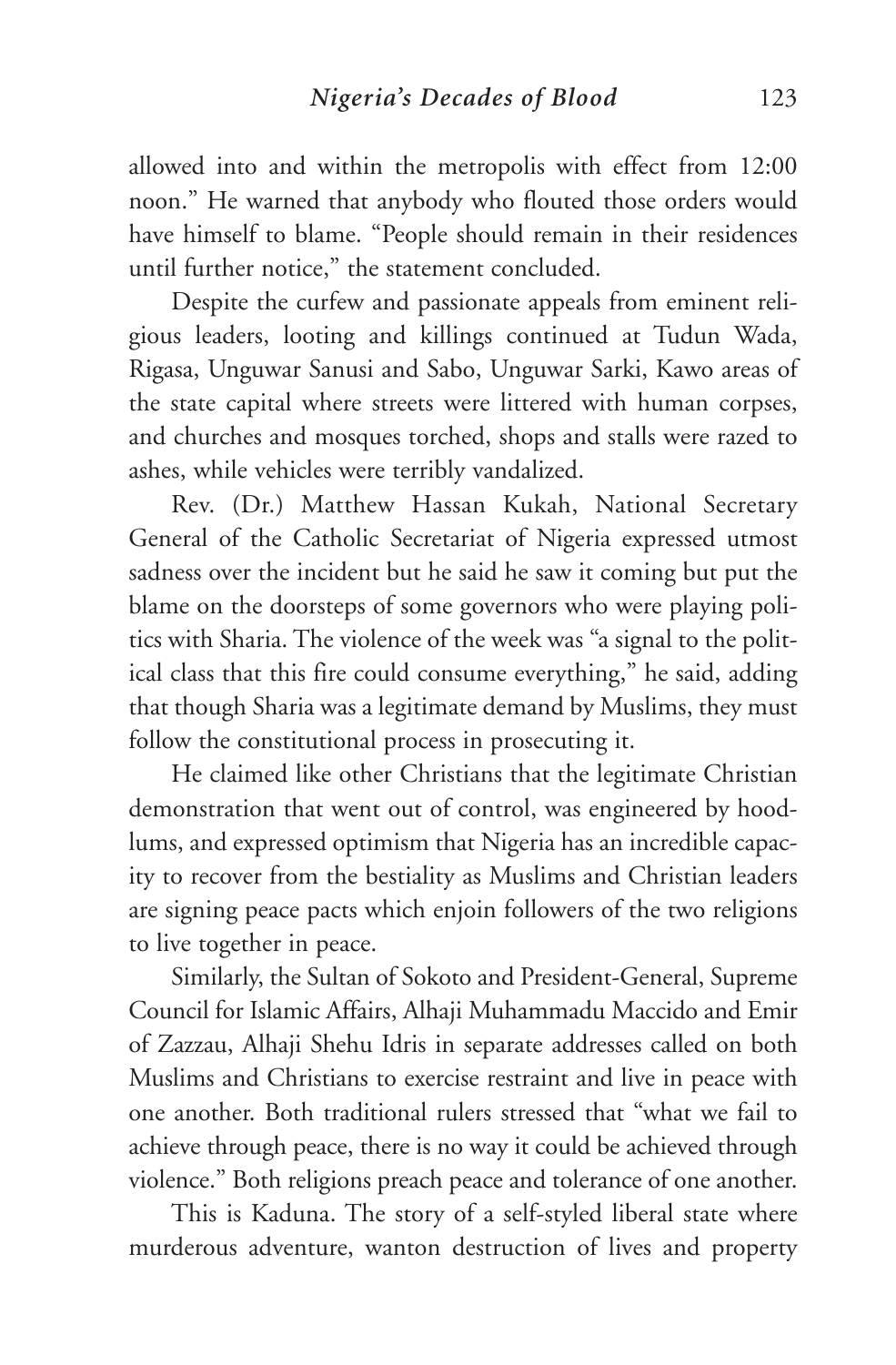had in the last few days halted business and commercial activities. The story of Kaduna is that of frustration, humiliation and uncertainties. It is a story of man's inhumanity to man in the name of religion. This was how a journalist from the Lagos-Ibadan press axis summed up the tragic drama in Kaduna, a strategic city in the heart of Northern Nigeria.

Mr. Ismalia Bitrus, narrating his ordeal to the *New Nigerian Weekly* lamented over the whereabouts of his two children who are yet to return from school since Monday when the riot started.

But to Sunday Jonah, it was a horrendous crime as he painfully gave details of how his elder brother Gregg Jonah set out on that fateful early Monday morning for the office and bidding the family farewell and pleading with his 3-month pregnant wife to take the children to school on time, but never returned home.

But that of Ismaila Badru was more graphic as the wife in tears narrated how her husband and breadwinner "was butchered in cold blood in my presence and painfully watched by our two daughters aged 4-6 years."

At the 44 Nigerian Army reference Hospital, where many people took refuge, their stories were agonizingly reflected in their narration. Many claimed to have seen humiliation, borne misery and had been mentally tortured for days.

The sense of frustration was evident in Emeka Amadi's narration of how he and his apprentices watched helplessly from a hideout away from his electronics shop as hoodlums broke in, looted some electronics and set the shop ablaze. He stressed that "as soon as peace returned, I am leaving Kaduna and the North generally, let them continue with their Sharia."

An account was also given of an unidentified man at Tudun Wada on Tuesday who went to his two children's school to take them home. On his way he fell into the hands of the rioters. He was ordered to give up the two children and was himself macheted to death in the presence of his children who thereafter were released to go home.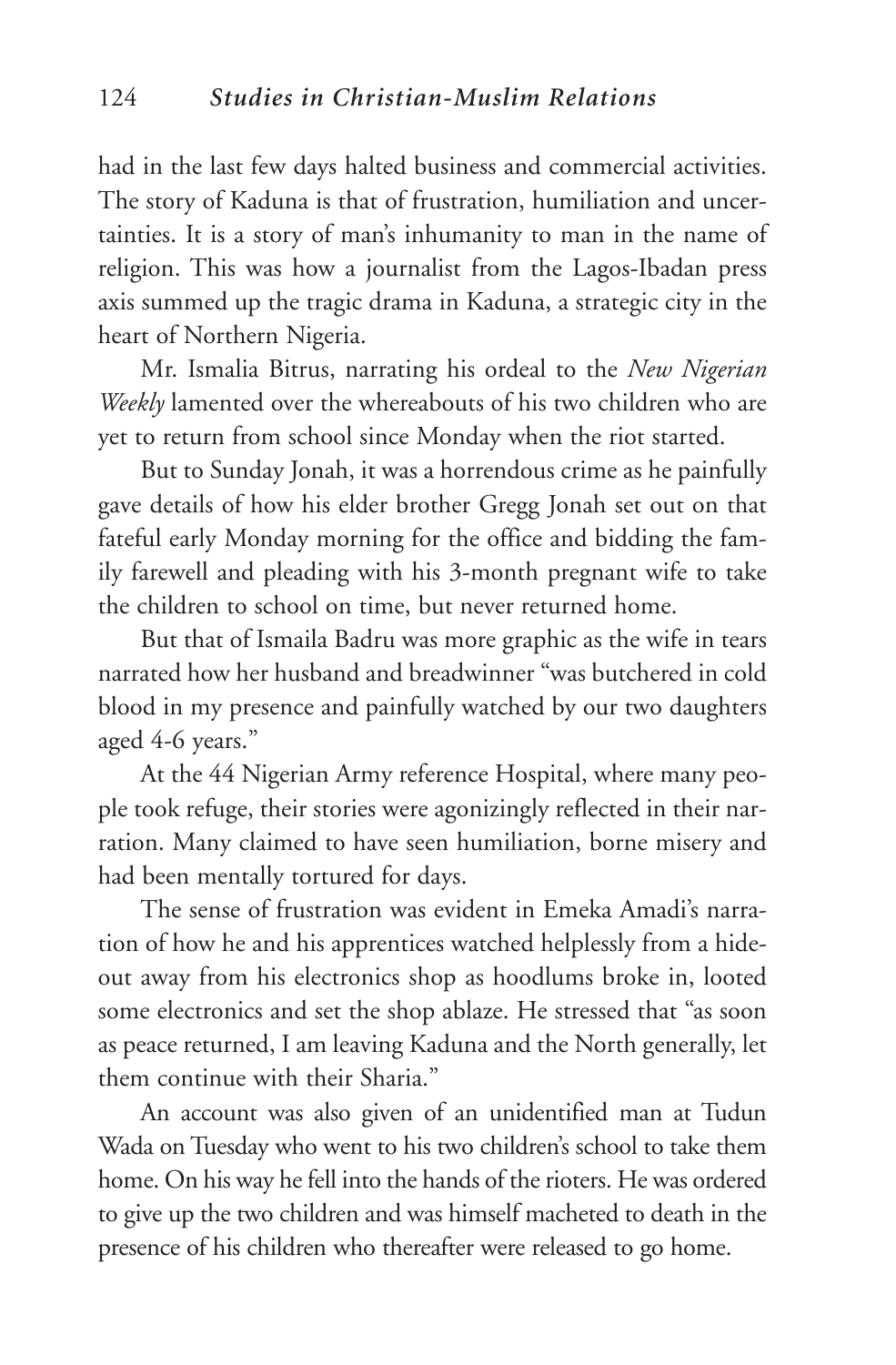The story of Malam Dauda Adamu Kiru who narrowly escaped death was equally graphic. He told the *New Nigerian* that he came to Kaduna specifically to trade in the weekly Monday market, Kakuri. He said at about 3 p.m Monday, when news reached him that Christians were protesting the purported adoption of Sharia in Kaduna Sate, he and five others from Kiru in Kano state sensed trouble, adding that as they were contemplating what to do, there was a sudden stampede in the market.

He said they resolved to trek to the residence of a relation at Nasarawa in Chukun Local Government where they hoped to take refuge until the situation improved. But unknown to them, Nasarawa is predominantly inhabited by Christians with a handful of Muslims scattered here and there. They hardly slept that Monday night and on Tuesday as early as 6 a.m. the battle line had been drawn. The Muslims gathered at one end of the suburb while the Christians whose population was four times bigger took up position at the other end. While the cat and mouse game lasted, three representatives from the Christian side came on to them for a peaceful talk and succeeded in convincing them that they had lived together for over 30 years as brothers and sisters and there was no cause for them now to see each other as enemies. They all agreed but, unknown to them, the resolution was a ploy to gain time for reinforcement to arrive from adjoining villages.

He said, 15 minutes after the agreement, the whole area was besieged by youths carrying weapons including sophisticated guns. "They began to shoot indiscriminately and before we knew it, they overpowered us, there was nowhere to run to because we were surrounded," said Malam Dauda.

He added that in the ensuing commotion, he along with his host and one other person he did not know scaled the wall of a neighbour who was an Igbo man. It was the Igbo man who provided them cover in his bedroom until Wednesday afternoon when the military intervened. Dauda said Allah having saved him he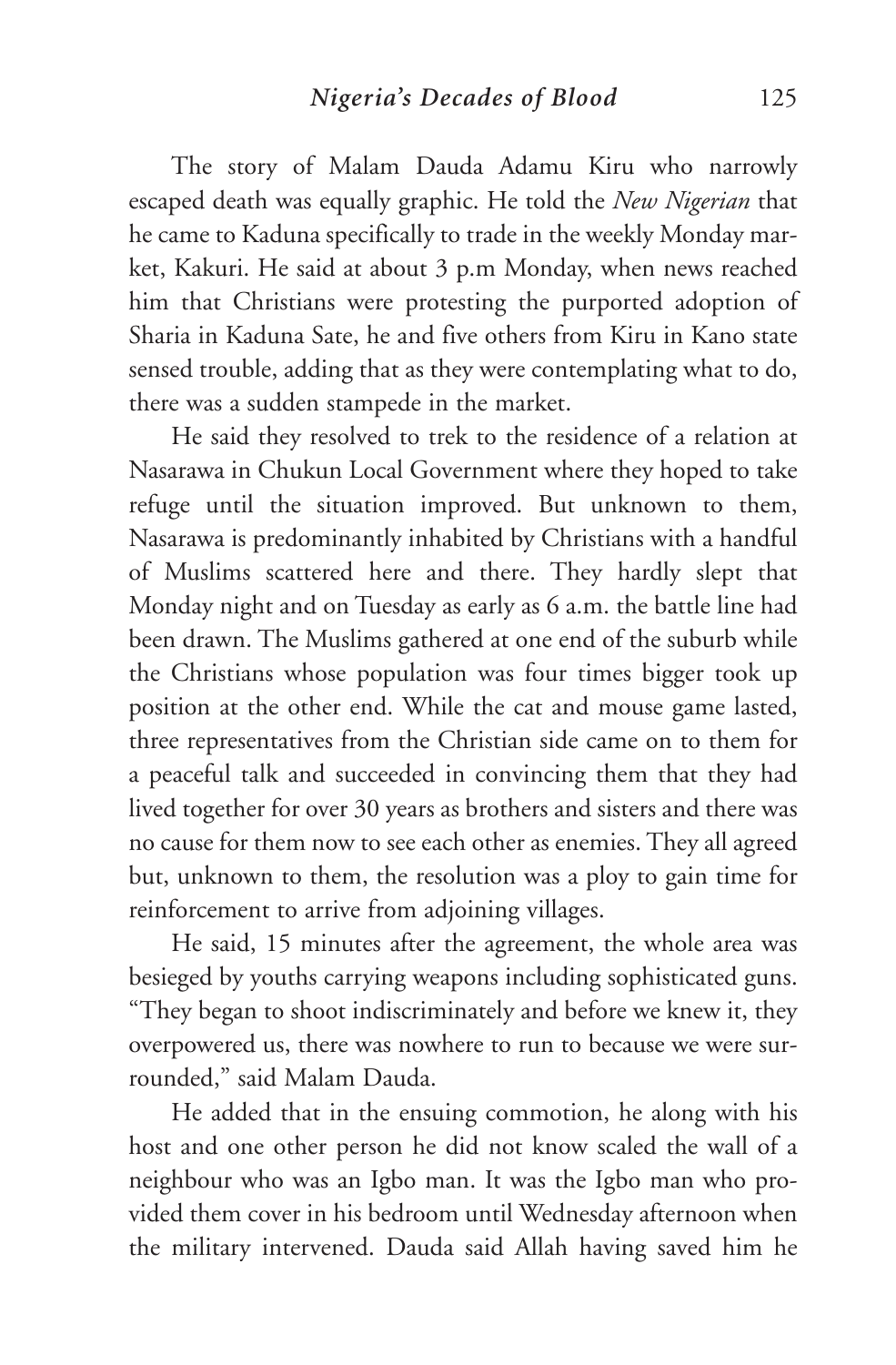would never return to Kaduna. His story could easily have been told also by Christians who lived in areas dominated by Muslims.

At about 2 p.m., Tuesday, Muslim youth stormed the Ibukun Oluwa Baptist church in Abakpa, burning it and the living quarters in the premises. Eye witnesses told the *New Nigerian Weekly* that a driver with the National Electric Power Authority (NEPA) had his throat sliced and burnt for daring to challenge the youth.

Their action, according to residents was to revenge the attack on Muslims elsewhere in the metropolis. They did not stop at the church but headed for nearby Gondola hotel and all residential houses believed to be inhabited by Christians on Jaji road they also torched.

This spontaneous reaction on Monday unconsciously had set the tone of events to come the next day. Apprehensive of what would come, most people in the area, women and children had begun to evacuate to the Nigeria Defence Academy where security was guaranteed. The men remained behind to watch over property.

Reports reaching U/Shanu had it that Christians from Abakpa had taken up arms and by 11 a.m. had reached Dan Kano road in U/Shanu. The incident on Dan Kano road was an ugly one. The Muslim youth made sure they destroyed every house they believed was inhabited by Christians. They destroyed a small church on Dan Kano road, a beer parlour in the adjoining street, the car of the owner of the church who lived together with other Muslims at No. 25 Dan Kano road which they thrice threatened to set on fire but for the pleading of Muslim elders.

After the Tuesday's fracas, alignment afterwards had been by one's religious leaning, until the news of Wednesday night that security agents had together with Christians brought in some boxes which the Muslims suspected were arms. The Muslims reached the Saint Peter's church where the boxes were deposited requesting to see their contents. That was shortly after Christian leaders in Abakpa had sent an emissary to the Hausa leaders seeking a peaceful resolution of the crisis.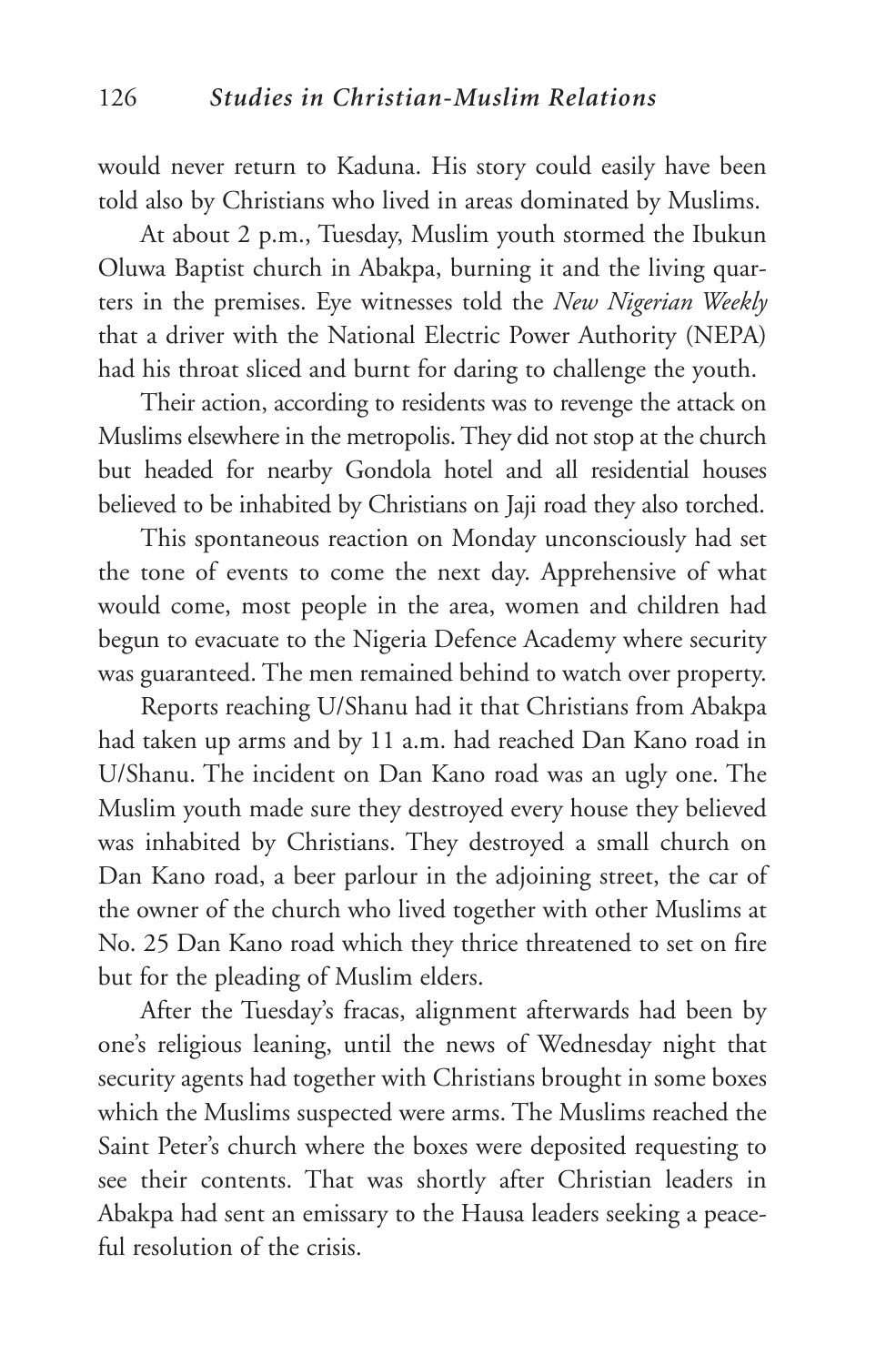Unconfirmed reports as at press time had it that the boxes were opened in the presence of the Muslim youth who apparently were satisfied that they contained no weapons after all. Peace talks were started, and tension was doused in the process, but residents of these two suburbs still were not comfortable following reports of looting in the night of Thursday.

People who took refuge at the 44 Nigerian Army Reference Hospital were still lamenting their losses in human life and property, and lack of food and shelter, when some Nigerien<sup>8</sup> nationals stormed the barrack. The vigilant military authorities arrested three of them, while one was shot dead as he struggled to escape.

…Despite efforts by the Kaduna State government and security agencies and appeals by religious leaders and eminent Nigerians for cessation of hostilities, the crisis spilled over to adjoining cities. *New Nigerian Weekly* learnt that a teacher with Al-HudaHuda College, Zaria, Mr. Musa Bakan was killed following a spillover of the bloody Kaduna religious riot into Zaria. The deceased was attacked and killed at his residence Wednesday at the premises of the college by an irate mob who also burnt his private car.

Confirming the incident, the Assistant Commissioner of Police in-charge of Zaria, Mr. Suleiman Lawal said already the corpse of the victim had been recovered and taken to Ahmadu Bello University Teaching Hospital (ABU), Zaria.

He said about 11 people had so far been wounded including a police inspector who was stabbed at the scene of the disturbances, which spread to Zaria on Tuesday night.

In its concerted efforts to get to the root of this week's mayhem, the Kaduna State government has set up a 5-man judicial commission of inquiry to investigate the immediate and remote causes of the religious unrest. Swearing in members of the commission on Thursday, the deputy governor, Mr. Stephen Shekari said it was unfortunate that people who should know better about what the two main religions stand for which according to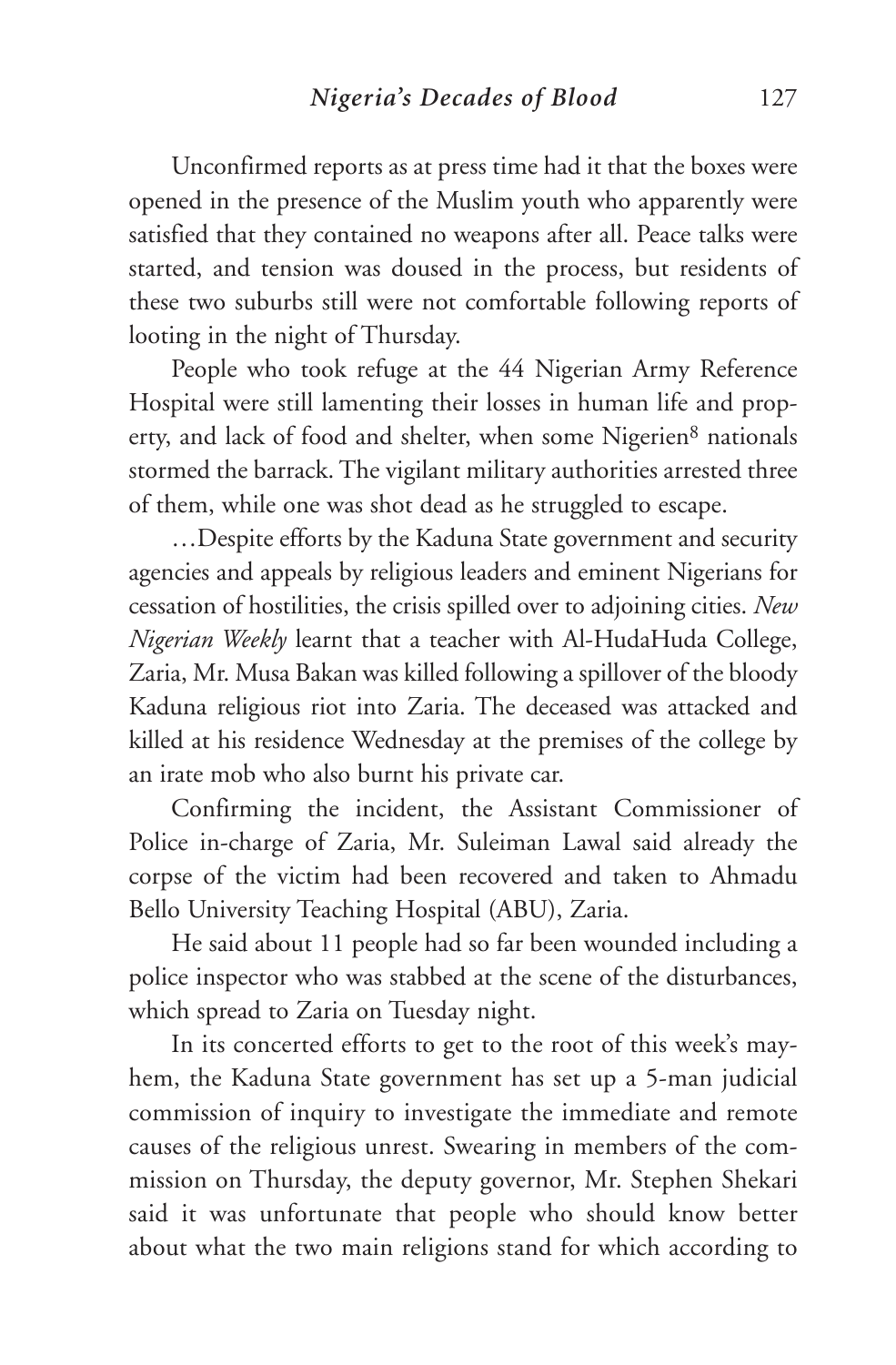him is peace, love for one another and tolerance engaged themselves in senseless killings.

The commission, he said, would advise on how to "put such acts behind us once and for all in order to enable us to forge ahead with our development programmes." The commission which has four weeks to conclude its assignment is under the chairmanship of Justice Ja'afaru Dalhat. Other members are Alhaji Akilu Idris, Mr. P.Y. Lolo, Mr. Victor Gwani and Alhaji Tukur Usman. Mr. Dominic G. Yahaya would serve as secretary, while Mr. Gamaliel Kure is the commission's counsel.

This is the fourth time in two decades that Kaduna's hot pot of religious politics has boiled over. The first was in 1987 in the College of Education, Gidan Waya, Kafanchan where one Reverend Bako while delivering a sermon allegedly made a blasphemous statement against the person and prophecy of Prophet Muhammad (P.B.U.H.). At that moment, the handful of Muslims present including a lady challenged him. A free-for-all fight ensued spreading pretty fast like a wild fire into Kafanchan township and to other local governments like Zaria, Kaduna and Birnin Gwari among others.

The blood trail of the first crisis has been followed by others. In 1992 the Atyeb community of Zangon Kataf local government and the Hausa community who have been living together and intermarried for several decades took up arms against each other. Zangon town was destroyed with more than 1,000 lives lost. Scores of refugees returning to Kaduna and Zaria towns with machete and gun wounds inflamed passion and the spillover nearly consumed the entire city of Kaduna.

The 1987 and 1992 incidents are supposed to serve as a big lesson in the danger of religious bigotry and ethnic cleansing. Alas, another incident took place in the historical town of Kafanchan over the installation of the new emir of Kafanchan, Alhaji Isa Mohammed, who succeeded his late father early in 1999. The peo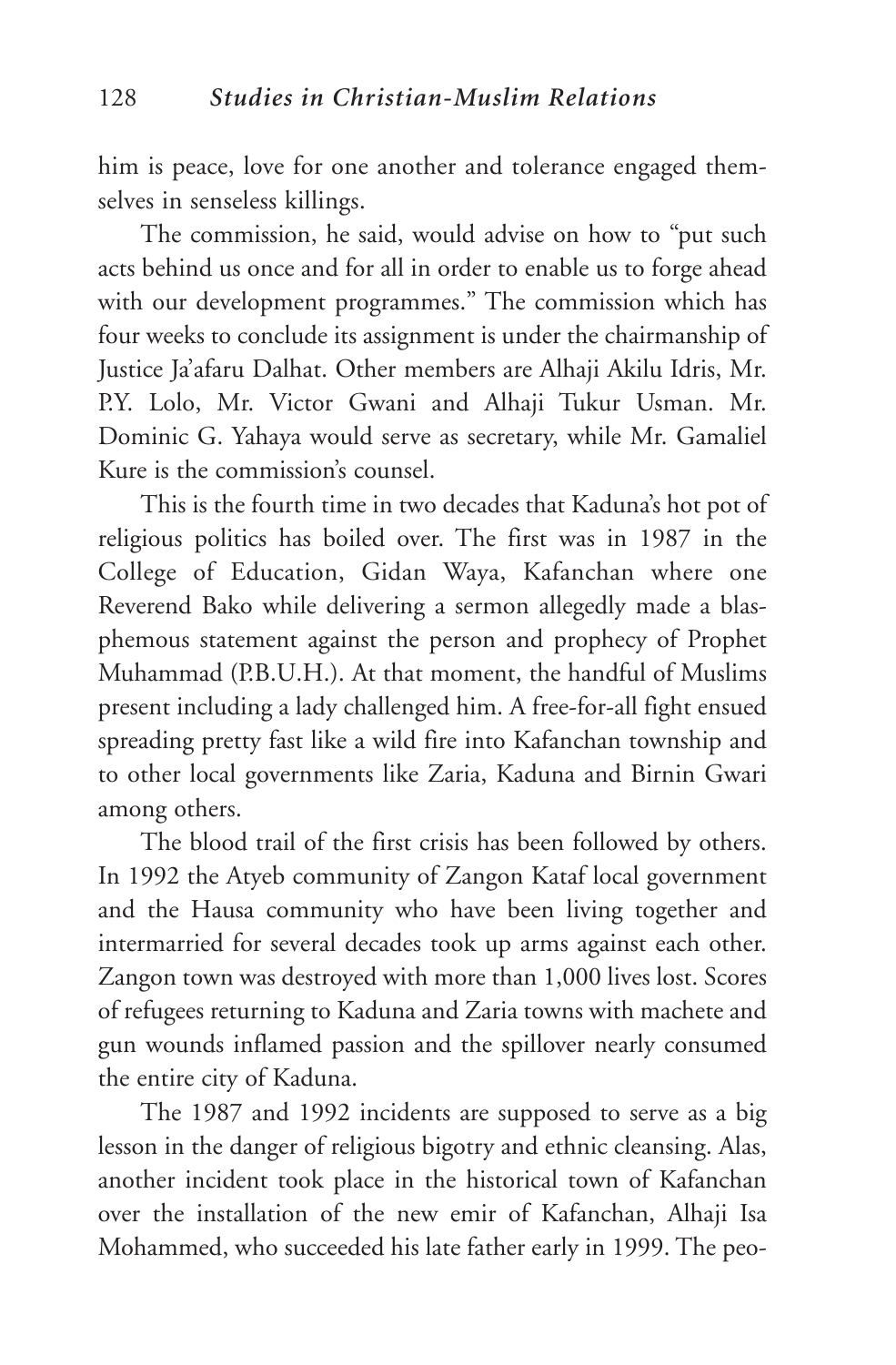ple of Jema'a who claimed to be the original indigenes of the area had been agitating for self-determination and a chiefdom of their own independent of the emirate system. The heavy loss of lives and property is still fresh in the minds.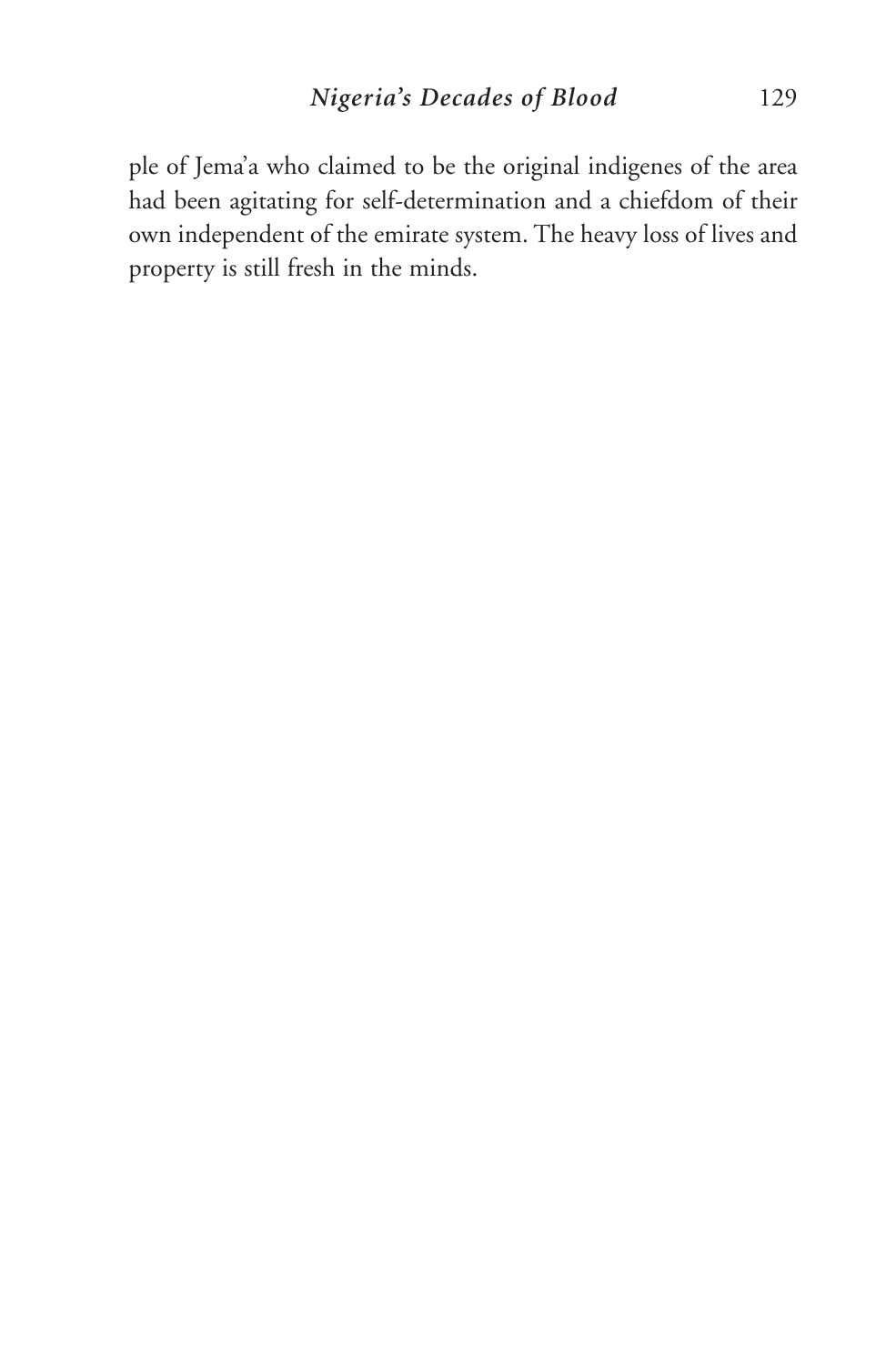#### ▲ *Appendix 5* \_\_\_\_\_\_\_\_\_\_\_\_\_\_\_\_\_\_\_\_\_\_\_\_\_\_\_\_\_\_\_\_\_\_\_

#### ESCALATION OF RAGE9

#### *Onimisi Alao, 2000*

Someone who had known Rigasa, a suburb of Kaduna metropolis for a long time and visited the place early afternoon of Thursday February 24 said: "Anyone who sees Rigasa now and still chooses to live there must be joking as no normal human being will want the place after this material and human wreckage."

The observation made on the fourth day of tension in the whole of Kaduna metropolis, following the Monday-Tuesday violent clashes between people opposed to Sharia, an Islamic legal system being canvassed by the Muslim communities.

A visit to the place by the *New Nigerian on Sunday* hours after confirmed that observation. Stench of burnt human bodies that still littered the place was thick enough to push anyone back. Turning towards the ravaged hitherto sprawling Rigasa from the Bakin Ruwa/Nnamdi Azikiwe Expressway end and Abuja Road in Rigasa, half a kilometre away lay nine human corpses. Between Abuja Road and Naira Road were nineteen corpses, most of them by the Rigasa main road and the rest on the outlining streets but visible from the main road.

For about six kilometres, the residential houses which still stood could not possibly outnumber those that have gone up in flames.

Hausa-Fulani Muslims could be seen in the houses that were still habitable, some of them discussing in groups. Some were gathered for the 1 p.m. prayer, but apart from them, virtually all people of other tribes, made up of Kaje, Igbo and Yoruba had left the town either because their houses had been burnt or because they suddenly were too lonely and afraid of what might happen to them if they remained.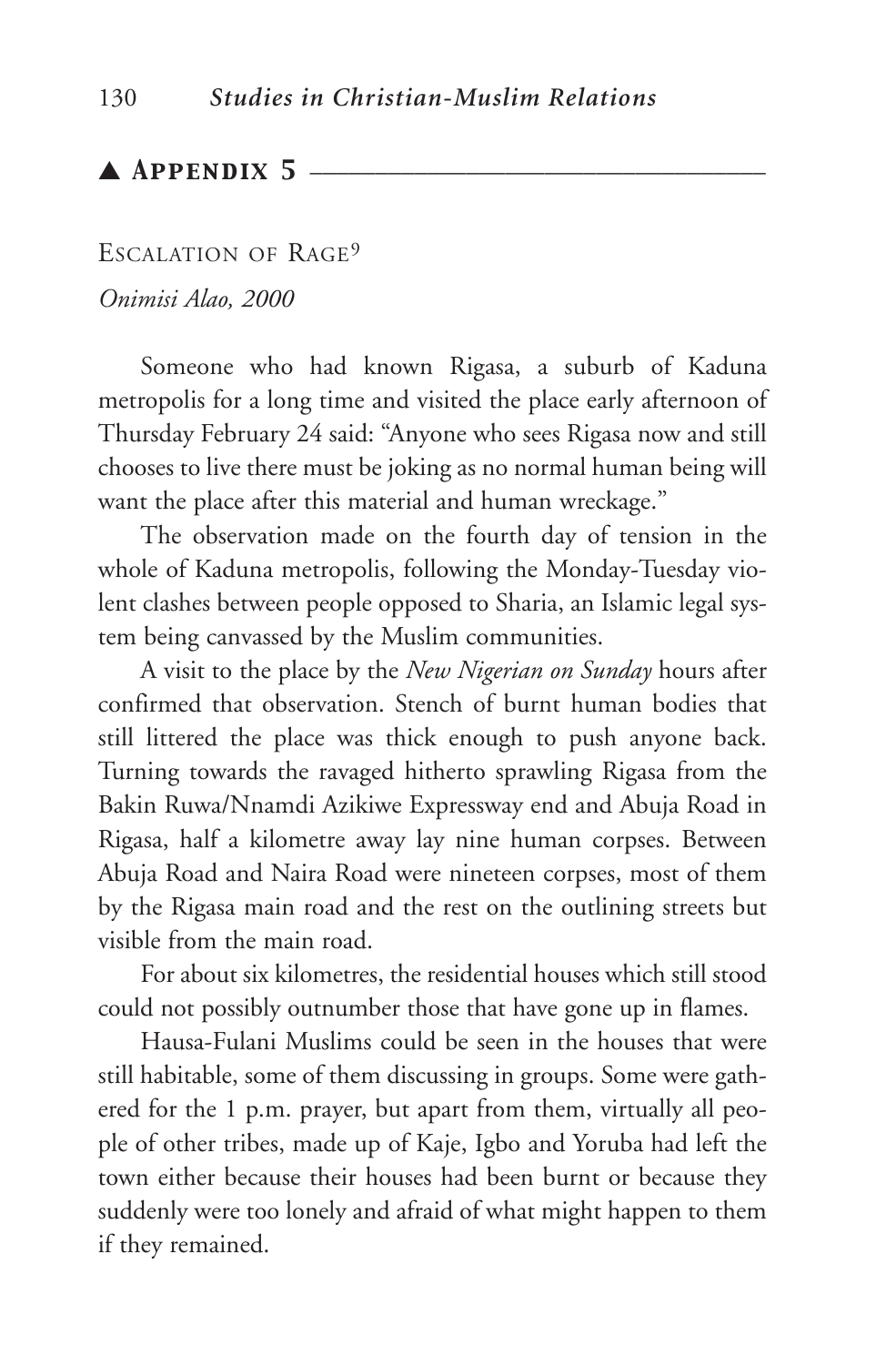Human destruction was less as you come out of Rigasa into its adjoining Asikolaiye, Angwa Sanusi, Tudun Wada and Tudun Nupawa, but losses suffered by individual traders, churches and hotels is enormous. While only few churches and hotels/bars remain unburnt in these places, traders in certain strategic business streets either had their shops burnt down or, if the shops were owned by someone who enjoys the arsonist's sympathy, the contents are drawn out into the streets and burnt.

The popular Chanchangi corner area of the long and winding Ibrahim Taiwo Road is popular for all sizes and models of second hand refrigerators and other household products. The refrigerators in their thousands now lie in a burnt waste.

The first five houses on the left as you get into New Bida Road of Tudun Nupawa from the new fire station end have been burnt down while about half the number of shops on the entire stretch of that road were emptied into the streets and burnt. Curiously, unlike Lagos Street where most of the shop owners had called to see what had become of their shops or could be retrieved from the wreckage, the charred contents of the shops of New Bida Road remain on the road, as at Thursday afternoon, with the few cars using the road having to meander round the wrecked heaps.

On vantage Lagos Street, similar destruction was seen on all sides. If one stood where the road entered Ibrahim Taiwo Road, around the Sheik Abubakar Gumi Central Market, since traders vacated the market following the on-going reconstruction of the market, many of the traders had been using both sides of the two streets for their business activities. The hundreds of fairly permanent shops and thousands of makeshift stalls on the two streets now lie so flat on the ground an observer could mistake the wreckage for a bulldozer destruction, but for the burnt ashes.

On the western side of popular St. Joseph Cathedral Church stood three carcasses of burnt cars. Of course, all the stalls on that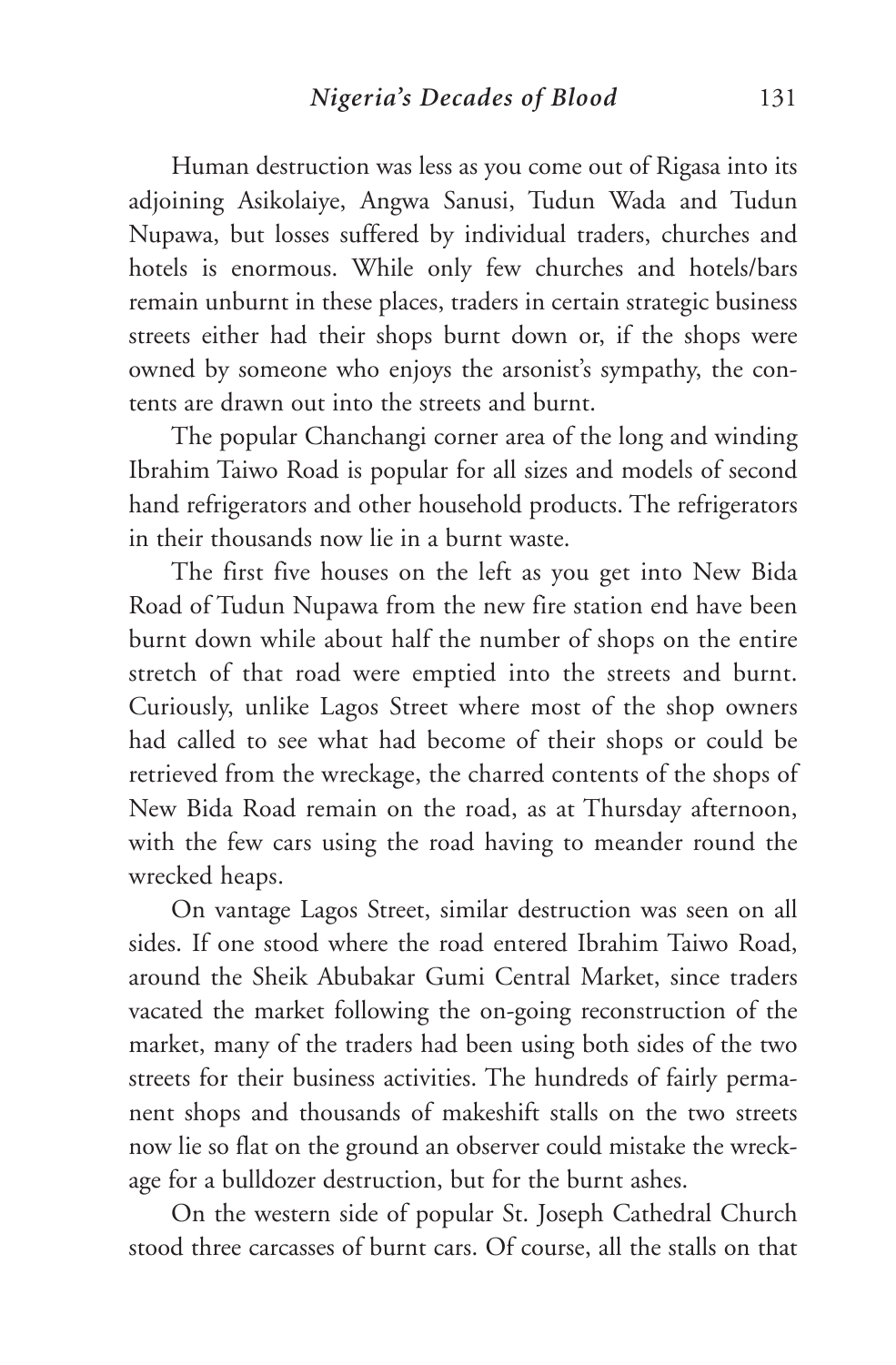side of the road are a burnt ruins while the large Abdulrahman Labaran Electronic store with its stock of new television and radio sets and other electronic gadgets of varying sizes had been similarly destroyed. Most of the other shops down about one and a half kilometres of Lagos Street to Abuja roundabout had their stock brought onto the street and burnt.

The Ibrahim Taiwo Road part of central market known for its sewing machines and materials has also been burnt, with two bloated human bodies still lying around as at Thursday.

Kaduna's prime commercial district, the Ahmadu Bello Way is a scene of destruction of a different dimension. While the makeshift market around Leventis was sore, the only other shops that were safe from Leventis roundabout to Katsina road are those of steel doors and burglar proof too strong for the vandals to open. On this stretch of Ahmadu Bello Way, big names in business have been substantially weakened. Headquarters of Kaduna's long known confectionery outfit, Nanet, lay in ruins. Four cars of a nearby motor sales company were completely burnt with the windscreens of several others within the premises smashed.

More pitiable is another motor sales company close by which has all its cars, numbering not less than sixty, completely burnt. The massive three-story structure on Ibrahim Taiwo Road by Ahmadu Bello Way housing another of Labaran Electronics sales outfit was not spared.

The shops in Ramat Shopping Mall on Kano Road that could be opened had their contents brought out and smashed with a failed attempt actually made at burning some of the shops. Failed attempts were similarly made at burning the St. Joseph Catholic Cathedral. The large Kano Road mosque beside the church would have been in complete ruin save for the fact that the fire put to burn it succeeded in finishing the carpets. The entire length of the street separating the mosque and the church which has for years served as home for "Kano Road beggars" has also been burnt, with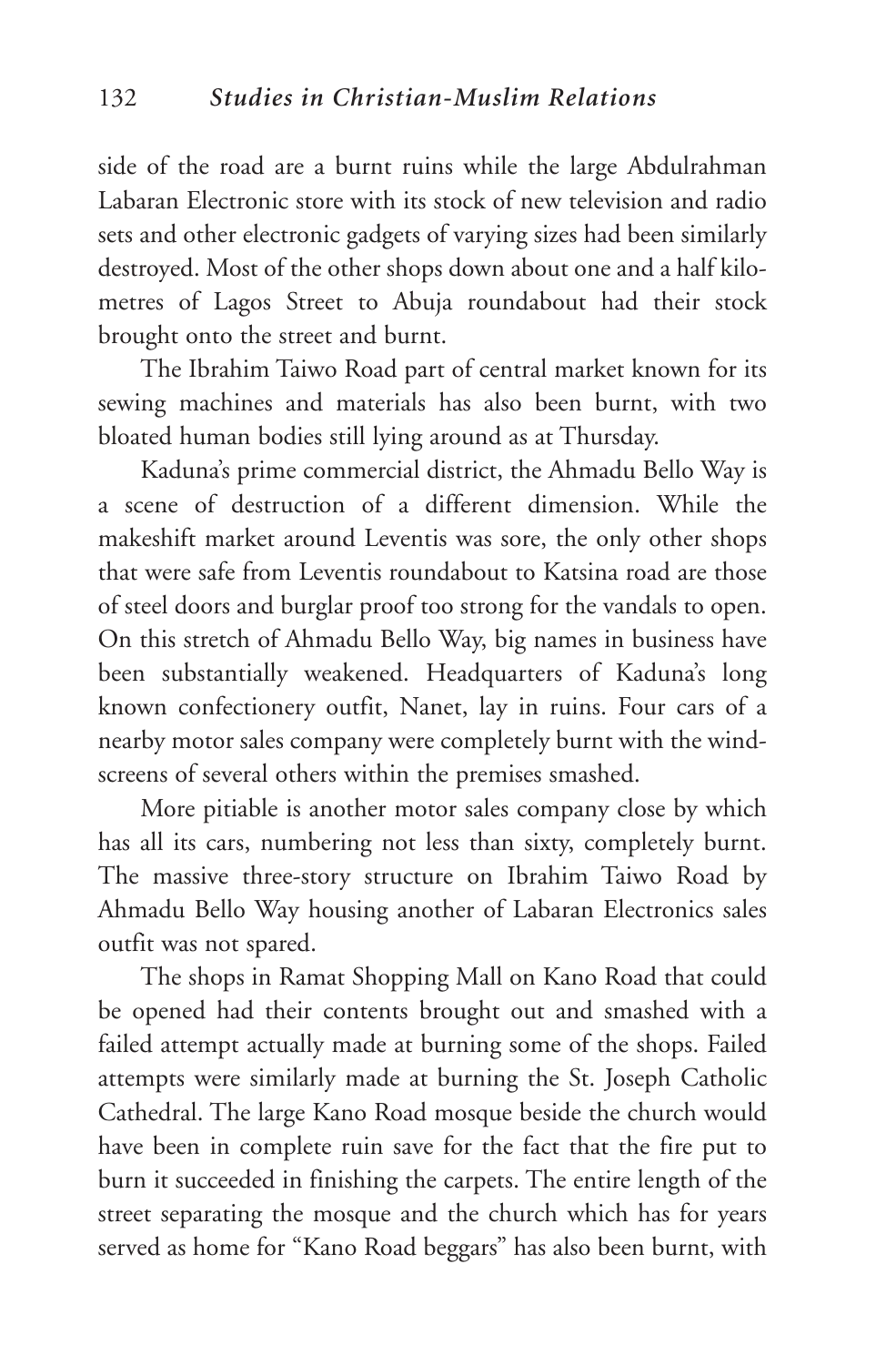the dozens of beggars now taking refuge on the veranda of houses close to the Kano Road bus stop.

Along Abeokuta road in the same Kaduna City centre, three churches laid in burnt waste with the fourth one having its furniture and stationery brought out before they were set on fire.

Down Sardauna Crescent bus stop, some dozen houses have been burnt, including a large two storey office and business complex not more than a few months old. An eyewitness said further loss was prevented by residents who teamed up, irrespective of religious leaning, to ward off the rampaging youth. He disclosed however that two lives were lost to the rampage.

"I can't agree that violence could erupt and spread to almost all the areas of Kaduna in that enormous swoop as we have seen," said someone. "Except those in the GRAs,<sup>10</sup> I have not seen anyone who did not have a taste of trouble that Monday when it all started." He concluded in these words: "Some influential figures are behind this thing. They had a score to settle and this has been their time."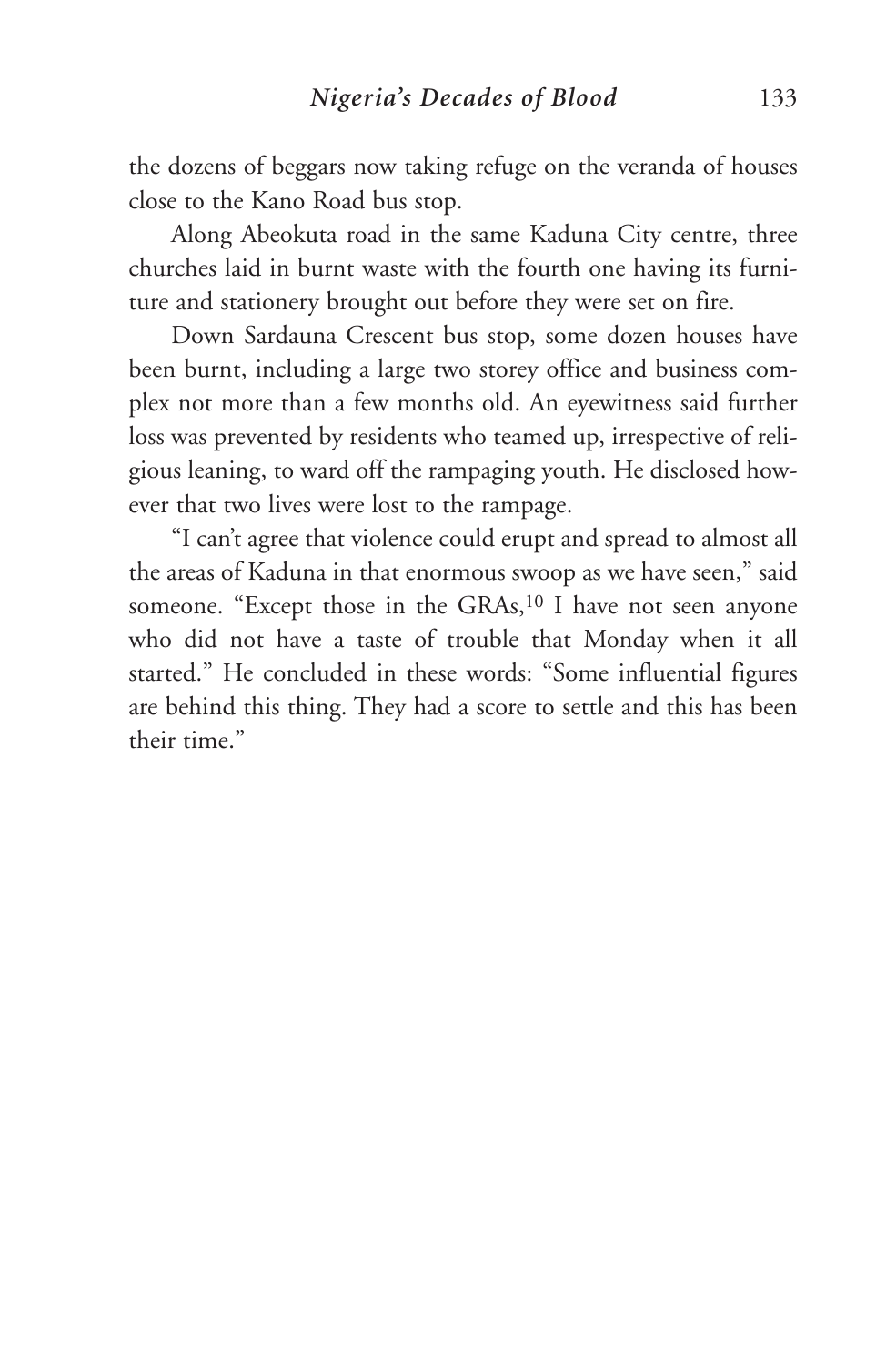## $\blacktriangle$  Appendix 6  $\equiv$

# AVOIDABLE CARNAGE IN KADUNA11

#### *Umar Sanda, 2000*

Residents of Kaduna woke up last Monday and began their daily chores oblivious of the crisis ahead. Children had been taken to schools, workers had gone to work and traders had gone to the markets. Many had seen processions heading towards Lugard Hall, the seat of the State Assembly and Sir Kashim Ibrahim House, the offices and official residence of the State Governor.

The procession appeared peaceful. It was not much different from the processions they had almost gotten used to seeing since the State Assembly inaugurated a Special Committee to collate public opinion about the request by some Muslims for the "introduction" of Sharia in the State's legal system. The only difference was that last Monday's processions were much longer, and they headed towards more than one direction. The processions of the previous weeks had been shorter, comprising delegates from one or two local governments at a time, and they headed straight to the State House of Assembly. Their missions were to express their support for the call to introduce the Sharia in Kaduna State.

By last week, when the Committee wound up its public sitting, it appeared that the proponents of *sharia* had carried the day, going by a number of factors. In the first place, when the issue of *sharia* was first discussed at the State Assembly and a decision was taken to constitute an ad-hoc committee, the Christian legislators declined membership of the proposed committee. The assembly was not deterred by the refusal of the Christian members of the Honourable Assembly to participate. It went ahead and constituted an all-Muslim committee. That was the first cause of worry for the Christians about the objectivity of the report that the committee was going to submit.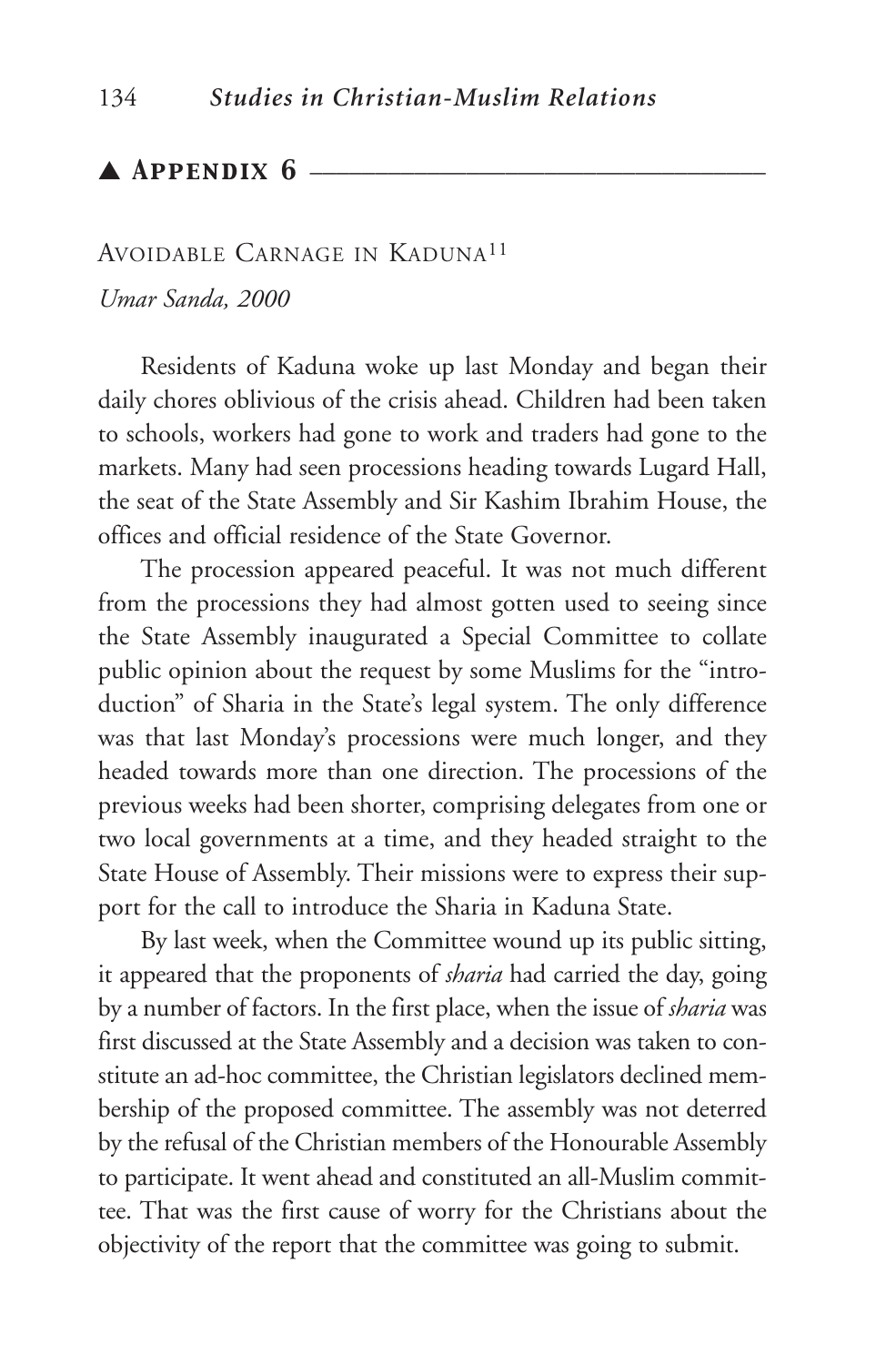Secondly, and perhaps resulting from the initial loss of confidence in the impartiality of the committee, the Christians decided to ignore the committee when it started its public sitting. Thus, while Muslim delegations from each of the state's 23 local governments were trooping to Lugard Hall to express support for the *sharia*, a very few Christians bothered to go and express their opposition to the request for the introduction of the *sharia*.

Thus, by the time the committee wound up its sitting, the general impression was that there were more people rooting for *sharia* in the state. When this realization dawned on the Christian leadership, an attempt was made to save the situation. And that attempt was to gather as many Christians as possible to go and make their position on the *sharia* very clear to the government—legislators and the executive.

Apparently, the Christian leadership realized very late in the day that in a democracy, it is those opinions that are publicly articulated and are seen to be shared by the majority of the people that carry the day. They could not expect the State Assembly Committee on *sharia* to come out with a report that would favour them especially that they did not, unlike the Muslims, take it upon themselves to impress it on the Committee that they had a large constituency and that that constituency was opposed to the *sharia.*

The appeal by the Christian leadership in the state to all Christians to congregate at selected churches as early as six in the morning on Monday to go on a peaceful demonstration was one way the leaders thought could remedy their earlier mistake. But barely four hours later, what was planned as a peaceful demonstration had gone violent. Many lives were lost and property worth hundreds of millions of naira destroyed.

Was the demonstration the best means of getting their position across to the government? If the State Assembly appeared to have made up its mind to get *shari'a* introduced, could the same be said of the executive arm of the government? Was the call to demonstrate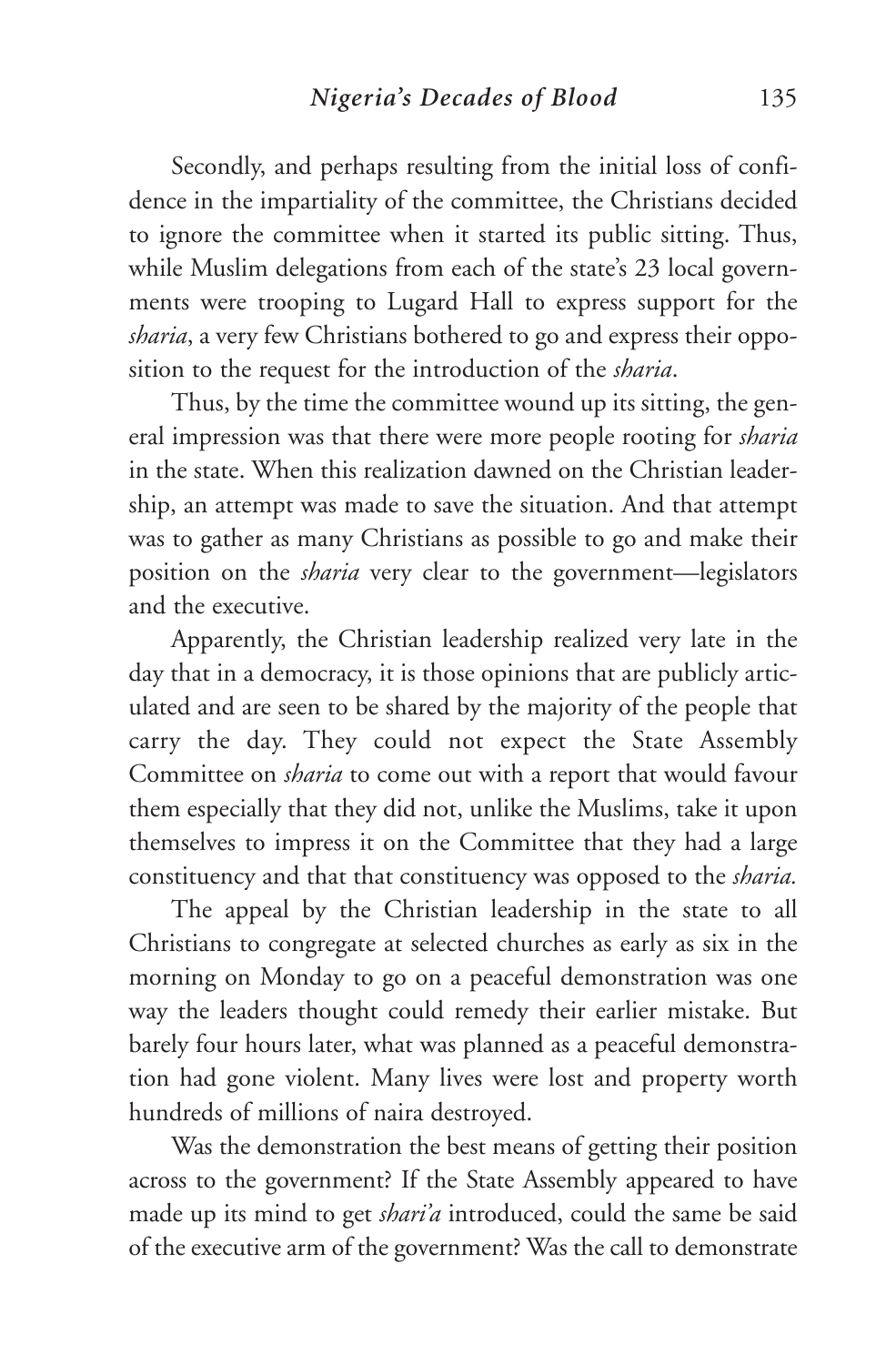shrouded in secrecy? Where were the state security agencies? Was their permission sought? If so what steps did they take to ensure that the whole demonstration was conducted peacefully? If their permission was not sought, what steps did they take to stop the demonstration from taking place? Or were they taken by surprise on Monday morning when they woke up and found some churches and Christian Social Centre filled with people?

Demonstrations certainly constitute one of the most dramatic ways of making a political statement. It brings one's cause to the fore, beyond the purview of those who would normally take a decision on the matter. Where one has a strong case and one suspects that justice may not be done, a demonstration puts the decisionmakers on the spot. But the way demonstrations are organized and conducted makes a lot of difference in whether the much sought after sympathy would be gained or lost.

The Christian Association of Nigeria (CAN) leaders might have resorted to demonstration because they felt the State Assembly Committee's report was not going to favour them. And for that reason they concluded that *shari'a* was a fore-gone conclusion in Kaduna. They ignored the very important fact that the legislature, alone, does not constitute the government. There is the executive and the judiciary. If the CAN leadership had looked beyond the legislature it would have found in the state executive a listening ear. Did not Governor Ahmed Makarfi establish a bi-religious body co-chaired by a Christian and a Muslim cleric to advise him on the *sharia*? Is that indicative of somebody who had already made up his mind about what to do?

The capability of the law enforcement and security agencies in detecting and nipping in the bud unlawful activities is seriously called to question by their performance last week. Security agencies are supposed to be on the alert at all times and have their feelers everywhere. The security agencies could not have feigned ignorance of the impending demonstration of last Monday as circulars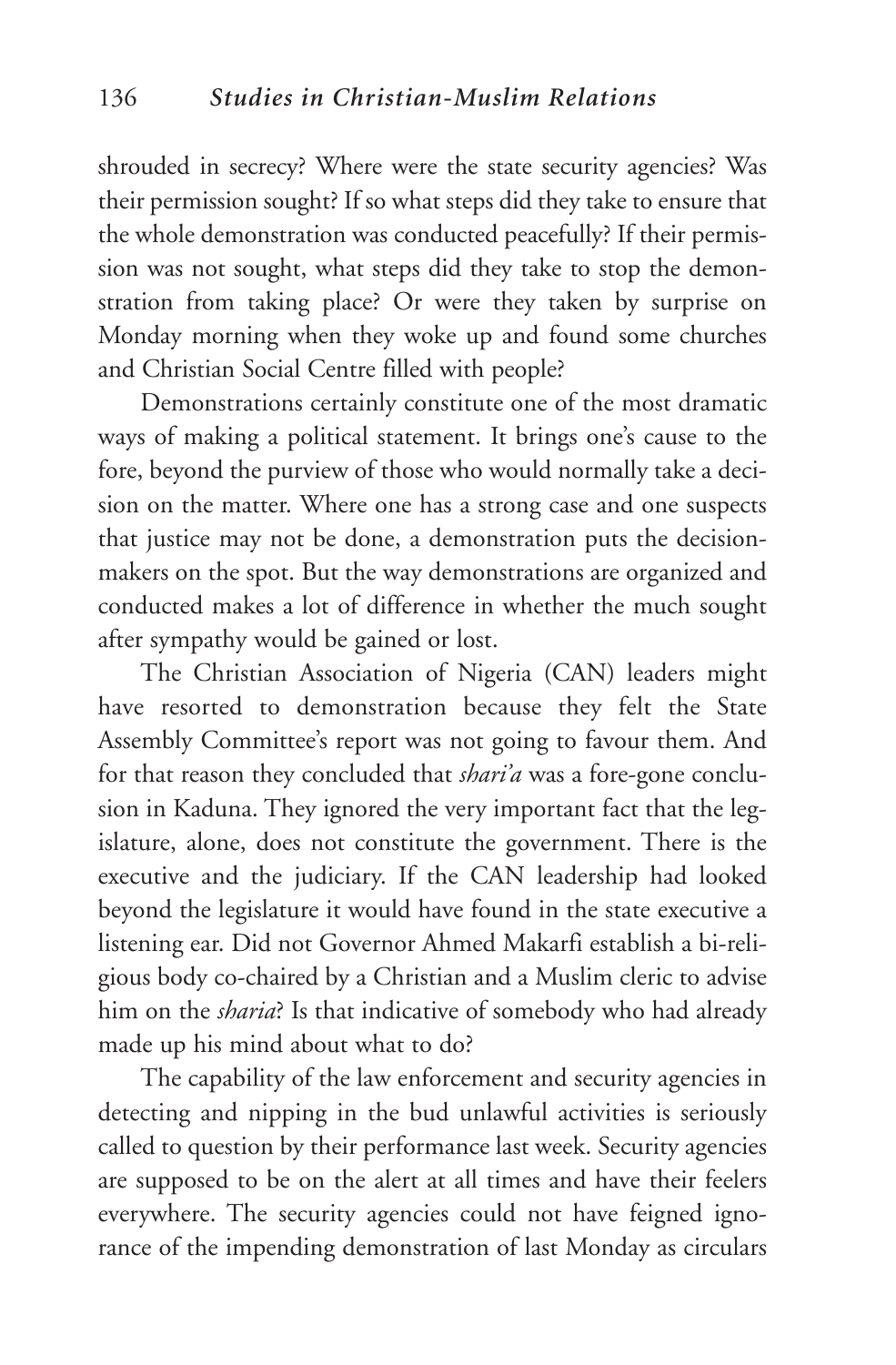were sent to all churches in Kaduna, and Christians were invited in their tens of thousands to congregate at selected places at an appointed time.

The Kaduna State Police Commissioner is reported to have said that no permission was sought by the demonstrators before they embarked on the march. Granted that it was impossible at that time to seal off the premises they were occupying in order to prevent them from demonstrating. The next most reasonable thing to have been done was to get the organizers of the march to sign an undertaking to be held responsible for any breach of the peace that will result from their activities.

Indeed, the question of the propriety and even efficacy of a demonstration to make their point came up at the meeting of the Christian leadership. Some foresaw the peaceful demonstration getting out of control and cautioned against it.

There is ample evidence that the CAN leadership did deliberate on the possibility of the peaceful demonstration going out of control. But a faction of the Christian leadership, mostly CAN executives—the political wing of the church—thought that unless the message was sent loud and clear before the Assembly Committee wrote its report, it would be too late. The issue, as far as they were concerned, was whether to risk the imposition of *sharia* because they had not expressed their opposition strongly, even when there is the possibility of the process of that expression degenerating to violence. A few priests cautioned against the march. But they were over-ruled. Nonetheless, at their churches on Sunday, they advised their flock not to participate in the demonstration being called for the following day.

The spate of violent communal and religious crises in the country the last few decades is symptomatic of one problem: the failure of the state.

It is high time the state performed its reason for being. It is high time governments governed. It is high time the society gave to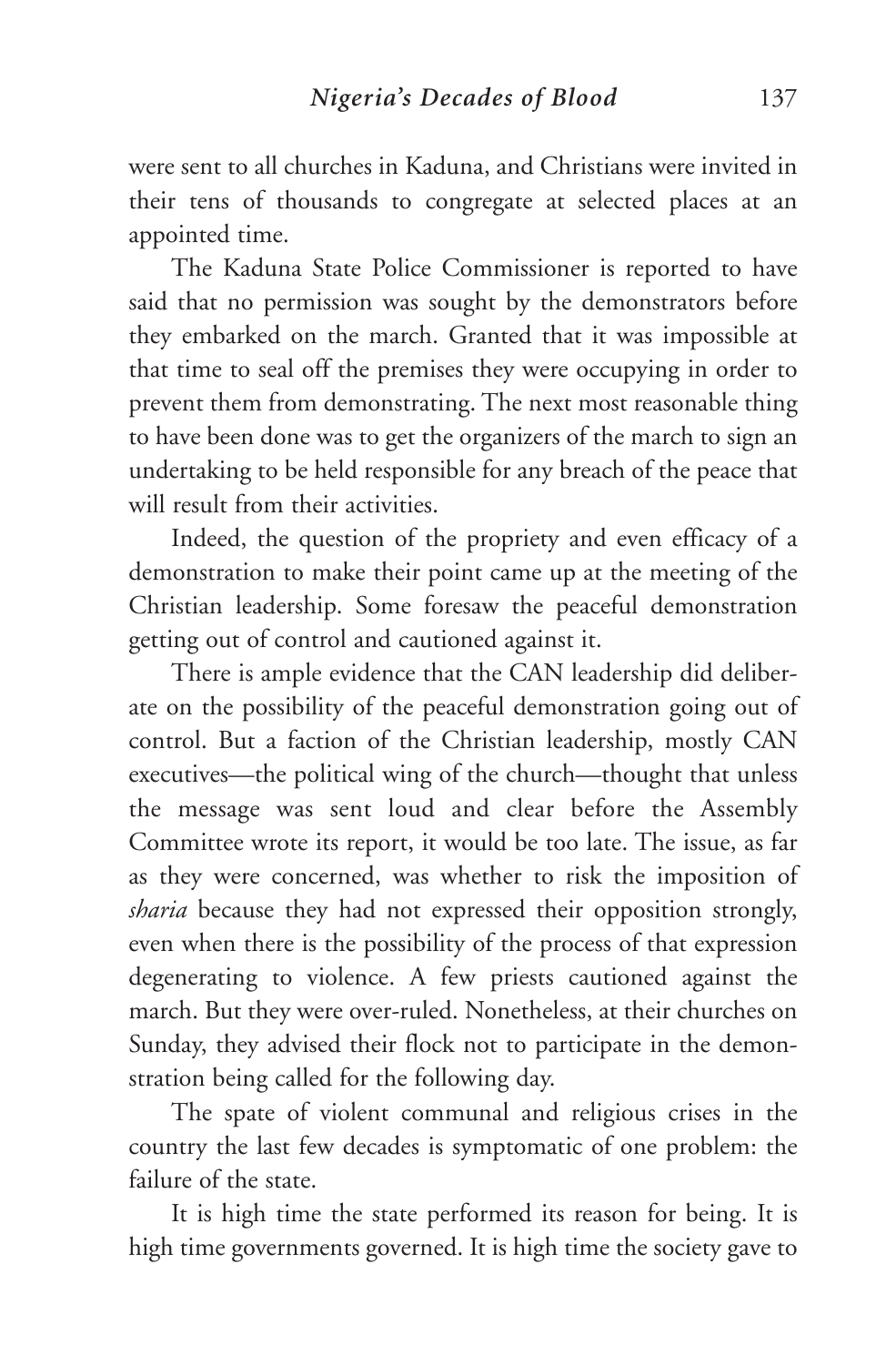the state the support it requires to perform its roles. Governance is a contract. And in all contracts, it takes two to enter it and fulfill its obligations.

Unfortunately, in Nigeria, as in most Third World states, the contract is made to be one-sided. The state is expected at all times to meet its part of the contractual agreement—protect lives and property; enhance the living standard of the citizens, etc.—without a corresponding expectation on the part of the citizens, to render unto the state and indeed, other citizens their duties and responsibilities.

It is instructive to note that when some residents of some suburbs of Kaduna decided to fulfill their social responsibilities as citizens, they were able to ward off the rioters from their wards and quarters. At Kawo and Kabalan Doki, two suburbs of the city, Muslims and Christians forgot their religious differences and kept the rioters at bay. They did not wait for the police or soldiers to come, which would have been too late for them. If only we can all resolve to take our responsibilities to ourselves, our families, our community, our state, our nation and our God seriously, we shall save ourselves a lot of the trouble that we find ourselves in.

#### ▲ *Notes* \_\_\_\_\_\_\_\_\_\_\_\_\_\_\_\_\_\_\_\_\_\_\_\_\_\_\_\_\_\_\_\_\_\_\_\_\_\_\_\_\_

1 Since these appendices are written by Nigerians, I remind you of my comments in the Introduction about the English used by some Nigerian writers. These appendices occasionally display this tendency. I have taken the liberty to standardize a few of the more obvious cases.

2 A press statement by some lecturers of Ahmadu Bello University, Zaria, Friday, 13th March, 1987. This document has been appended to the CAN news release, "The 1987 Kaduna State Religious Disturbances: A Modern Day *Jihad* Being Inflicted on Nigeria," (1987?). A significant section of this document is interpretative and really belongs in one of the next volumes. However, since the group is an inter-religious one, it could not be classified under either Christian or Muslim. In addition, it is preferable to keep the document together. Hence it is appended to this